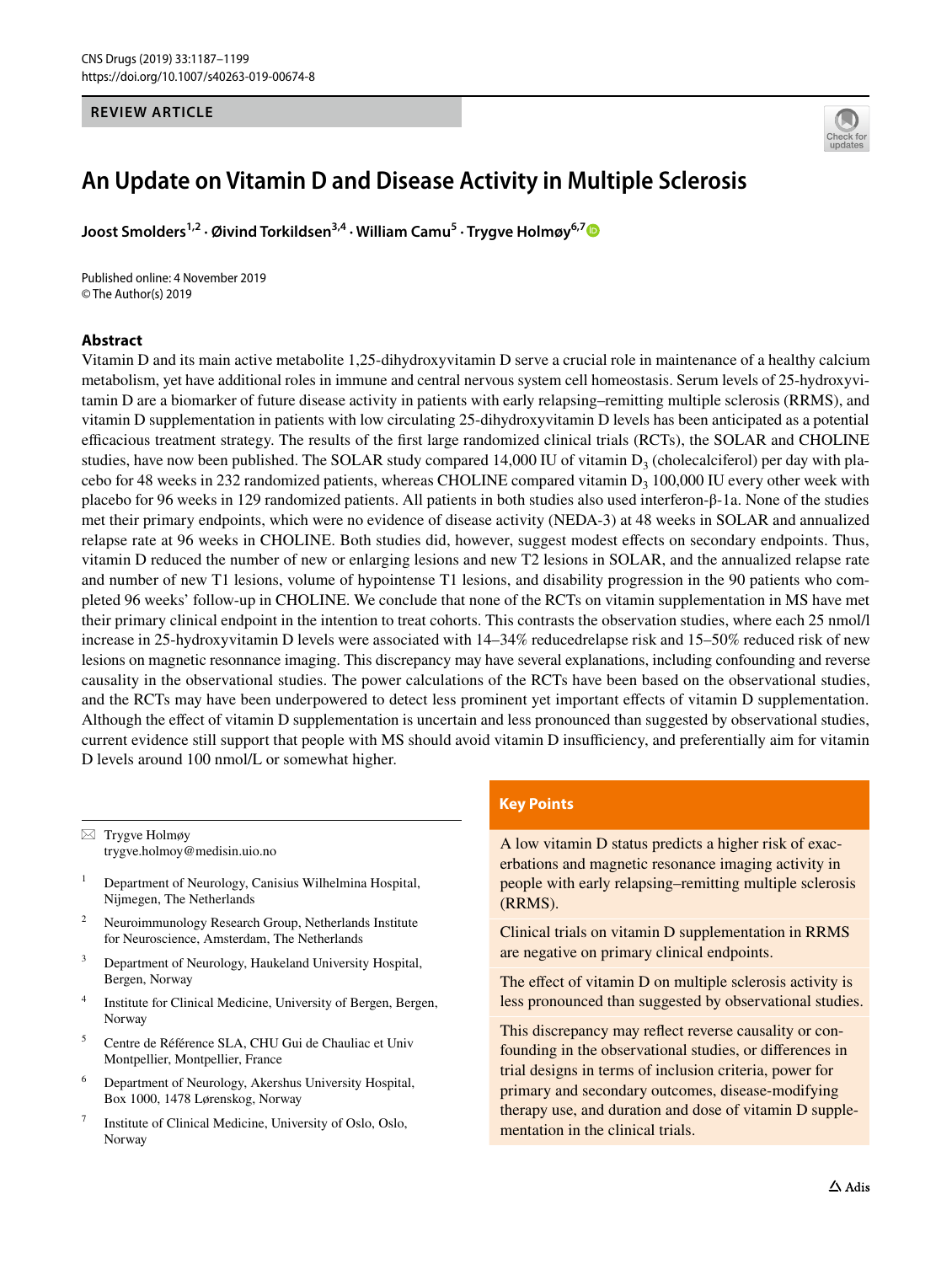#### **1 Introduction**

Vitamin D is the precursor of a potent steroid hormone with multiple biological efects including immunomodulation and neuroprotection [\[1](#page-9-0), [2\]](#page-9-1). The history of vitamin D in multiple sclerosis (MS) dates back to 1974, when Goldberg suggested that inadequate intake of vitamin D, calcium, and magnesium in genetically predisposed individuals leads to abnormal lipid composition and unstable myelin, predisposing to MS development later in adulthood [\[3](#page-9-2)]. Vitamin D receptors (VDRs) were discovered on human immune cells in 1983 [\[4](#page-9-3)], and immunomodulatory properties of vitamin D were reported in 1984 [[5\]](#page-9-4). In 1986 the first clinical trial of vitamin D in MS reported that vitamin D supplementation reduced the relapse rate by 50% compared with pretreatment levels [[6\]](#page-9-5).

As for other conditions, the role of vitamin D supplementation in MS can only be determined in randomized clinical trials (RCTs) [[7](#page-9-6)]. A Cochrane report concluded that very low-quality evidence suggests no beneft of vitamin D for patient-important outcomes [\[8](#page-10-0)]. Previously published RCTs have been underpowered with heterogeneous patient selections and are thus largely inconclusive. Very recently, the results of two larger RCTs on vitamin D as add on to interferon (IFN)-β, SOLAR (Supplementation of VigantOL®oil versus placebo as Add-on in patients with relapsing–remitting multiple sclerosis receiving Rebif® treatment) and CHOLINE (Cholecalceferol in relapsing remitting MS: A randomized clinical trial), have been published [\[9](#page-10-1), [10](#page-10-2)]. We review the role of vitamin D supplementation in MS in light of the results from RCTs, with particular focus on these recent advances.

# **2 Vitamin D Metabolism: Focus on Immune and Central Nervous System Cells**

Vitamin D has a longstanding recognized vital role in maintenance of calcium homeostasis [\[11](#page-10-3)]. For its in vivo synthesis, vitamin D requires exposure of the skin to ultraviolet (UV) B light to contribute to a metabolism pathway mostly mediated by cytochrome P450 superfamily enzymes. Vitamin D comes in two isoforms: the plant-derived vitamin  $D_2$ (ergocalciferol) and animal-derived vitamin  $D_3$  (cholecalciferol). The most notable metabolites in this pathway are 25-hydroxyvitamin D [25(OH)D] and 1,25-dihydroxyvitamin D  $[1,25(OH),D]$ . 25(OH)D is the most abundant vitamin D metabolite in the circulation. Although the kidney is the main source of circulating  $1,25(OH)_{2}D$ , hydroxylation into this active metabolite can also occur in a multitude of MS-relevant cell types inside and outside the central nervous system (CNS), including T cells, B cells, monocytes,

macrophages, dendritic cells, microglia, astrocytes, and neurons [\[4](#page-9-3), [12,](#page-10-4) [13\]](#page-10-5) (reviewed by Smolders and colleagues [[14,](#page-10-6) [15](#page-10-7)]). Since all these cells also express the VDR in resting and/or activated states, both auto- and paracrine efects of this activated vitamin D can be anticipated. In the context of MS, this can occur both in the lymph nodes and also in the CNS itself. 25(OH)D is encountered in the cerebrospinal fuid, as measured with mass spectrometry [[16](#page-10-8)], and an upregulation of the enzymatic machinery to activate vitamin D and VDRs have been found in active MS lesions [[17](#page-10-9)]. In vitro and in animal models of MS,  $1,25(OH)<sub>2</sub>D$  is mostly attributed anti-infammatory properties in activated lymphocytes, myeloid cells, and glia [[14,](#page-10-6) [15](#page-10-7)]. In neurons, homeostatic functions have been observed. These observations make it tempting to interpret vitamin D as a promotor of a homeostatic state both in immune and CNS-resident cells.

# <span id="page-1-0"></span>**3 Genetic and Epidemiological Evidence for Vitamin D as a Risk Factor for Multiple Sclerosis (MS) Development**

In nested case–control studies, low circulating 25(OH)D levels when compared with controls have been found in military personnel prior to MS onset [[18\]](#page-10-10), in blood spots taken with the heel prick in newborns who develop MS in later life [[19](#page-10-11)], and even in mothers during pregnancy with a child develops MS in later life [\[20](#page-10-12)]. The causal interpretation of this association is challenging. Several lines of evidence support an efect of vitamin D on the onset of frst symptoms of MS. A low vitamin D intake was found in participants of the Nurses Health Initiatives studies who developed MS in later life [\[21\]](#page-10-13). Furthermore, several vitamin D-associated single nucleotide genetic polymorphisms (SNPs) have been associated with risk of MS in genome-wide association studies [[22\]](#page-10-14). In Mendelian randomization studies a cumulative risk score of SNPs predicting low 25(OH)D levels was associated with MS, while an association of these SNPs by themselves with MS was lacking [\[23](#page-10-15)[–25](#page-10-16)]. Although confounding from residual pleiotrophy, compensatory feedback interactions, or other unknown factors cannot be totally excluded, these studies strongly support a causal role for vitamin D on MS development.

## **4 Experimental Animal Models: Infammation and Beyond**

The in vitro effect of various dosages of  $1,25(OH)_{2}D$  on neural stem cell proliferation and their diferentiation to oligodendrocytes has been studied [\[26](#page-10-17)]. Neural stem cells showed VDR expression, which was upregulated by  $1,25(OH)<sub>2</sub>D$ ,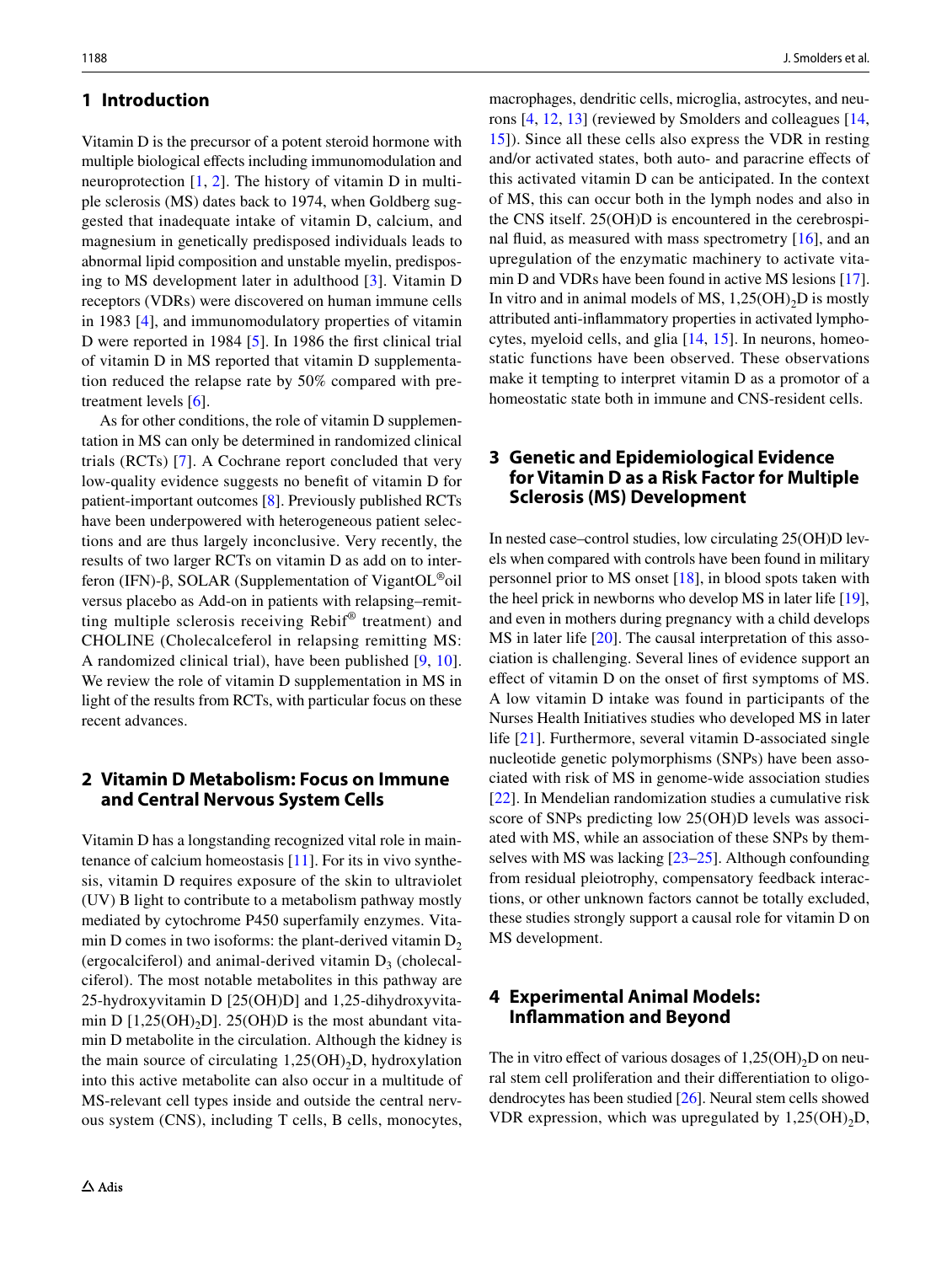leading to enhanced proliferation of neural stem cells and enhanced diferentiation into neurons and oligodendrocytes.

#### **4.1 Efects in the Experimental Autoimmune Encephalomyelitis Model**

The activated form of vitamin  $D_3$ , 1,25(OH)<sub>2</sub>D<sub>3</sub>, is highly efficient in both disease prevention and treatment in experimental autoimmune encephalomyelitis (EAE) mice [[27,](#page-10-18) [28](#page-10-19)]. Most research has focused on the efect of vitamin D on lymphocyte activation (reviewed by Hayes et al. [\[29](#page-10-20)]). A recent study in a myelin oligodendrocyte glycoprotein (MOG) EAE model has investigated the effect of  $1,25(OH)_{2}D$  on oligodendrocyte maturation and diferentiation [\[30\]](#page-10-21). Intraperitoneal injection of  $1,25(OH)$ <sub>2</sub>D was associated with elevated numbers of neural stem cells, oligodendrocyte precursor cells, as well as oligodendrocytes in disease lesions in the CNS, suggesting also a potential for remyelination and neural repair in this animal model.

#### **4.2 Efects in Toxic Models on Demyelination**

The first study on the effect of vitamin D on remyelination was performed in the ethidium bromide (EB) model for demyelination [[31](#page-10-22)], where direct injection of EB leads to oligodendroglial damage and subsequent demyelination [\[32](#page-10-23)]. Rats were given 5  $\mu$ g/kg of vitamin D<sub>3</sub> for 2, 7, or 28 days following local EB injection. Vitamin  $D_3$  administration reduced the EB-induced damage and increased the endogenous remyelination. In 2011, Wergeland and colleagues [\[33\]](#page-10-24) performed a study on vitamin D using the cuprizone model, where mice are fed with cuprizone, leading to oligodendrocyte death and a subsequent reversible demyelination [\[34\]](#page-10-25). The mice were given either a diet deficient of vitamin  $D_3$  (<50 IU/kg) or were supplemented with low (500 IU/ kg), high (6200 IU/kg), or very high (12,500 IU/kg) amounts of vitamin  $D_3$ . High dosages of vitamin  $D_3$  significantly reduced the extent of white matter demyelination. In a follow-up study [[35\]](#page-10-26), mice receiving intraperitoneal injections of  $1,25(OH)<sub>2</sub>D$  after induction of demyelination had significantly faster remyelination than mice receiving placebo. In another study of remyelination, mice received cuprizone for 5 weeks and were then either injected intraperitoneally with vitamin D diluted in olive oil or injected with olive oil only  $(SHAM)$  or were without any injection  $[36]$ . A significant increase in remyelination, as measured by MOG and CNPase (2′,3′-cyclic-nucleotide 3′-phosphodiesterase) expression, was seen in the vitamin D-injected group. Finally, high-dose vitamin D has been found to protect against axonal damage, as measured by loss of neuroflament-positive axons, in the cuprizone model if the vitamin D treatment started before induction of demyelination [[37\]](#page-10-28).

The mechanisms by which vitamin D can prevent demyelination and stimulate remyelination have been examined in some studies. Using proteomics, it was detected that 125 proteins were diferentially regulated in brains from  $1,25(OH)$ <sub>2</sub>D-treated mice during remyelination compared with placebo. The upregulated proteins were especially involved in calcium binding or in mitochondrial function [[38](#page-10-29)]. Another study focused on the retinoid X receptor (RXR)-γ, which has been shown to be a positive regulator of oligodendrocyte progenitor cell diferentiation [\[39](#page-10-30)]. The authors demonstrated that RXR–VDR signaling induced oligodendrocyte precursor cell differentiation that was enhanced by vitamin D.

## **5 Low Vitamin D Status Predicts a More Active Disease Course in Early MS**

Several, but not all, cohort studies have found that increasing serum 25(OH)D levels are associated with low disease activity in clinically isolated syndrome (CIS) and relapsing–remitting MS (RRMS). The risk of subsequent relapses was 14–34% lower for each 25 nmol/L (10 ng/L) increase in 25(OH)D in subjects with CIS or RRMS (Table [1](#page-3-0)). This was particularly true for subjects with CIS [[40,](#page-10-31) [41\]](#page-10-32). However, in other studies the efect was limited to subgroups with the youngest ages [[42\]](#page-10-33) or a specifc genetic risk–allele constitution [\[43\]](#page-10-34). Notably, in the largest RRMS onset cohort studied, 25(OH)D levels did not predict subsequent long-term relapse rate [[44](#page-10-35)]. The predictive value of 25(OH)D levels for risk of Expanded Disability Severity Scale (EDSS) progression is even less certain. This association was found in a cohort of CIS patients [[40\]](#page-10-31), but not convincingly in cohorts with (advanced) RRMS or progressive MS [[42–](#page-10-33)[45](#page-10-36)].

Magnetic resonance imaging (MRI) is accepted as a more sensitive biomarker for infammatory disease activity in MS than relapses. The risk of new/enlarging T2 and/or gadolinium-enhancing T1 lesions on MRI decreased 15–50% for each 25 nmol/L increase in 25(OH)D levels in patients with CIS or RRMS (Table [2\)](#page-3-1). This association appears more robust and reproducible when compared with relapse risk. It has been observed in cohorts of patients treated with IFN-β [[40](#page-10-31), [44](#page-10-35)]; however, in another study with repeated measurements before and after initiation of IFN-β in the same patients, it was only observed prior to start, and not during the use of this drug [\[46](#page-11-0)]. Measures of total brain volume also showed a less marked reduction in CIS patients with higher 25(OH)D levels [[40\]](#page-10-31), but not in RRMS [\[44](#page-10-35)]. Radiological and neurophysiological measures of remyelination have not been associated with 25(OH)D levels yet, albeit that retinal nerve fber layer thinning as assessed with optical coherence tomography after recovery of optic neuritis (from any cause) was more pronounced in subjects with the lowest  $25(OH)$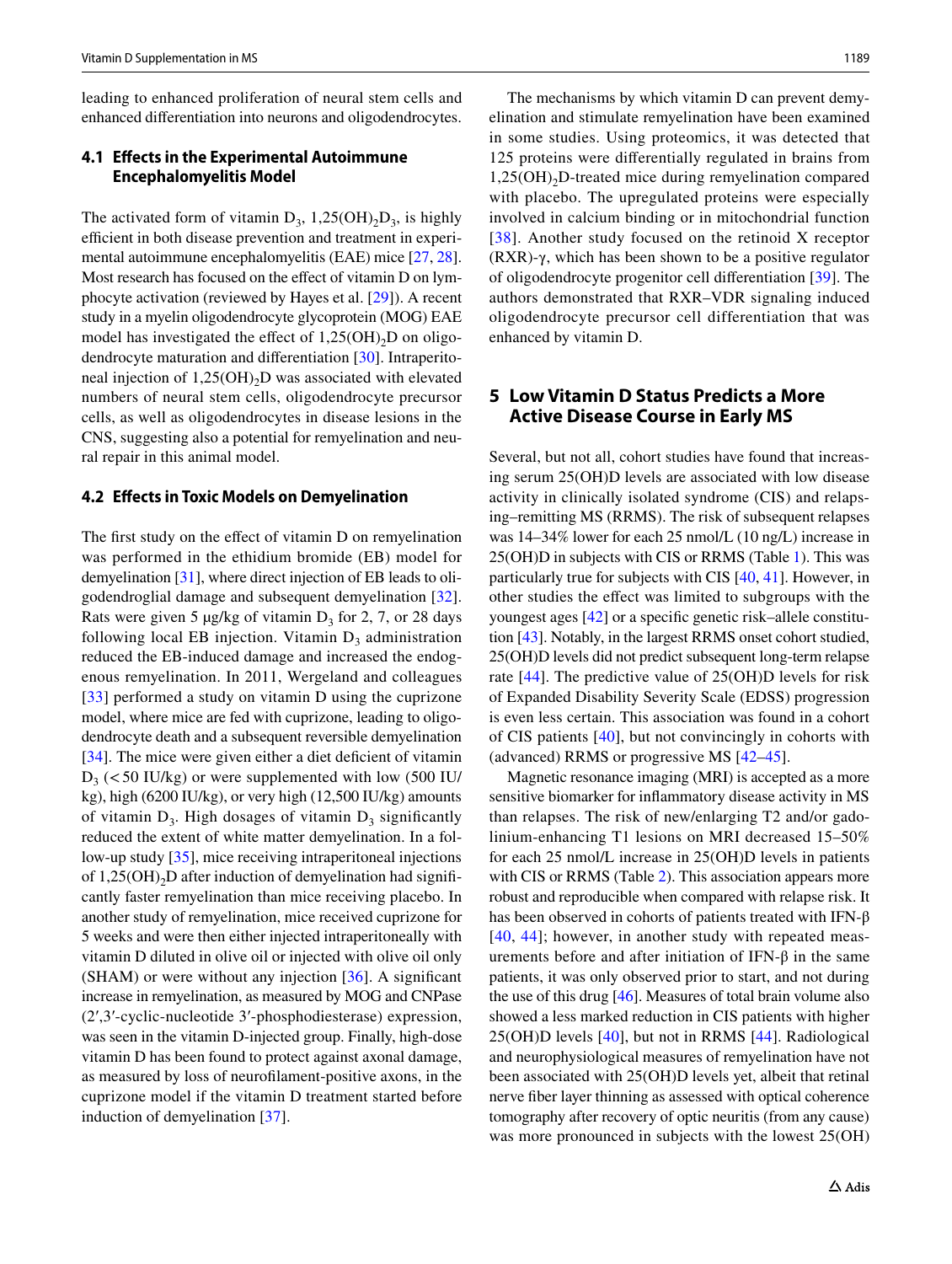<span id="page-3-0"></span>**Table 1** Association of 25-hydroxyvitamin D levels with relapse risk

| Study                  | Year | $\boldsymbol{n}$ | Follow-up<br>(years; median) | Proportional decrease in IR/RR/<br>HR for each 25 nmol/L increase<br>in 25(OH)D $(\%)^a$ | Specification                                             |
|------------------------|------|------------------|------------------------------|------------------------------------------------------------------------------------------|-----------------------------------------------------------|
| Simpson et al. $[82]$  | 2010 | 145              | 0.5                          | 23                                                                                       | <b>RRMS</b>                                               |
| Mowry et al. $[86]$    | 2010 | 110              | 1.7                          | 34                                                                                       | Pediatric RRMS/CIS                                        |
| Mowry et al. $[43]$    | 2012 | 469              | 5                            | 14                                                                                       | Only HLA-DR15*01 single RRMS/<br>CIS, not in whole cohort |
| Runia et al. $[87]$    | 2012 | 73               | 1.7                          | 27 <sup>b</sup>                                                                          | <b>RRMS</b>                                               |
| Ascherio et al. [40]   | 2014 | 465              | 5                            | 26                                                                                       | <b>CIS</b>                                                |
| Fitzgerald et al. [44] | 2015 | 1482             | 2                            | NR.                                                                                      | RRMS, no effect ARR                                       |
| Kuhle et al. $[41]$    | 2015 | 1047             | 4.3                          | $24^{\circ}$                                                                             | CIS, not in multivariate                                  |
| Muris et al. $[42]$    | 2016 | 340              | 3                            | 32                                                                                       | Only RRMS $<$ 37.5 years, not in<br>whole cohort          |

*25(OH)D* 25-hydroxyvitamin D, *ARR* annualized relapse rate, *CIS* clinical isolated syndrome, *HLA* human leukocyte antigen, *HR* hazard ratio, *IR* incidence risk, *NR* not reported, *RR* relative risk, *RRMS* relapsing–remitting multiple sclerosis

<sup>a</sup>IR, RR, and HR for a relapse (yes/no) values were linearly recalculated to correspond with a 25 nmol/L (10 ng/L) increase of 25(OH)D levels, except for Runia et al. [\[87\]](#page-12-0) and Kuhle et al. [\[41](#page-10-32)]

b For each doubling of 25(OH)D (non-linear relationship)

c Only quartiles reported (median level 49.3 nmol/L)

D levels [[47](#page-11-1)]. Altogether, these fndings suggest that low 25(OH)D-levels early in disease characterize patients with a high risk of an active infammatory disease course.

Several investigators explored correlations between 25(OH)D levels and a wide variety of general immunological outcomes in blood and cerebrospinal fuid of people with MS. The absence of a clear auto-antigen or single immunological biomarker that clearly defnes the immune response in MS makes it difficult to fully appreciate the relevance of analytes tested. Additionally, small sample sizes give a high risk of bias, and the heterogeneity in assays used and subjects included makes reproducibility an issue. Two studies

<span id="page-3-1"></span>**Table 2** Randomized clinical trials with clinical outcomes

| Study, year                       | Patients             | $n^{\rm a}$ |    | Months Intervention                         | Primary outcome <sup>b</sup>                       |
|-----------------------------------|----------------------|-------------|----|---------------------------------------------|----------------------------------------------------|
| Derakhshandi et al. [52], 2013    | Optic neuritis 30/24 |             | 12 | $D_3$ 50,000 IU weekly/placebo              | Conversion to RRMS negative                        |
| Salari et al. [53], 2015          | Optic neuritis 74/52 |             | 5  | $D_3$ 50,000 IU weekly/placebo              | Retinal nerve layer thickness negative             |
| O'Connell et al. [54], 2017       | <b>CIS</b>           | 32/29       | 5  | $D_3$ 5000 IU/10,000 IU/placebo             | CD4 T cells negative (relapses/MRI<br>negative)    |
| Stein et al. [55], 2011           | <b>RRMS</b>          | 23/20       | 6  | High dose/ $D_2$ , 1000 IU                  | GE/T <sub>2</sub> lesions negative                 |
| Kampman et al. [56], 2012         | <b>RRMS</b>          | 71/68       | 41 | $D_3$ 20,000 IU weekly/placebo              | Relapses negative                                  |
| Soilu-Hänninen et al. [62], 2012  | <b>RRMS</b>          | 66/62       | 12 | $D_3$ 20,000 IU weekly/placebo              | T <sub>2</sub> lesion volume negative              |
| Shaygannejad et al. $[64]$ , 2012 | <b>RRMS</b>          | 50/50       | 12 | Calcitriol 0-5 µg/placebo                   | <b>EDSS</b> positive                               |
| Golan et al. [65], 2013           | <b>RRMS</b>          | 45/30       | 12 | 4370 IU <sup>c</sup> /D <sub>3</sub> 800 IU | Flu symptoms negative (relapses/EDSS)<br>negative) |
| Achiron et al. [66], 2015         | <b>RRMS</b>          | 158/143     | 6  | Alfacalcidiol 1 µg/placebo                  | Fatigue positive (relapses positive)               |
| Sotirchos et al. [67], 2016       | <b>RRMS</b>          | 40/35       | 6  | $10,400/D$ <sub>3</sub> 800 IU              | CD4 T cells positive (relapses negative)           |
| Hupperts et al. $[9]$ , 2019      | <b>RRMS</b>          | 229/183     | 11 | $D_3$ 14,000 IU/placebo                     | NEDA-3 negative                                    |
| Camu et al. [10], 2019            | <b>RRMS</b>          | 129/90      | 21 | $D_3$ 100,000 IU twice monthly/<br>placebo  | Relapses negative                                  |

*CIS* clinical isolated syndrome,  $D_2$  vitamin  $D_2$ ,  $D_3$  vitamin  $D_3$ , *EDSS* Expanded Disability Severity Scale, *GE* gadolinium-enhancing T1 lesions, *MRI* magnetic resonance imaging, *NEDA*-*3* no evidence on disease activity including relapses, EDSS, and MRI, *RRMS* relapsing–remitting multiple sclerosis

a Randomized/completed

<sup>b</sup>Secondary clinical outcomes in parentheses for studies with other primary outcomes

c 75,000 IU every 3 weeks plus 800 IU daily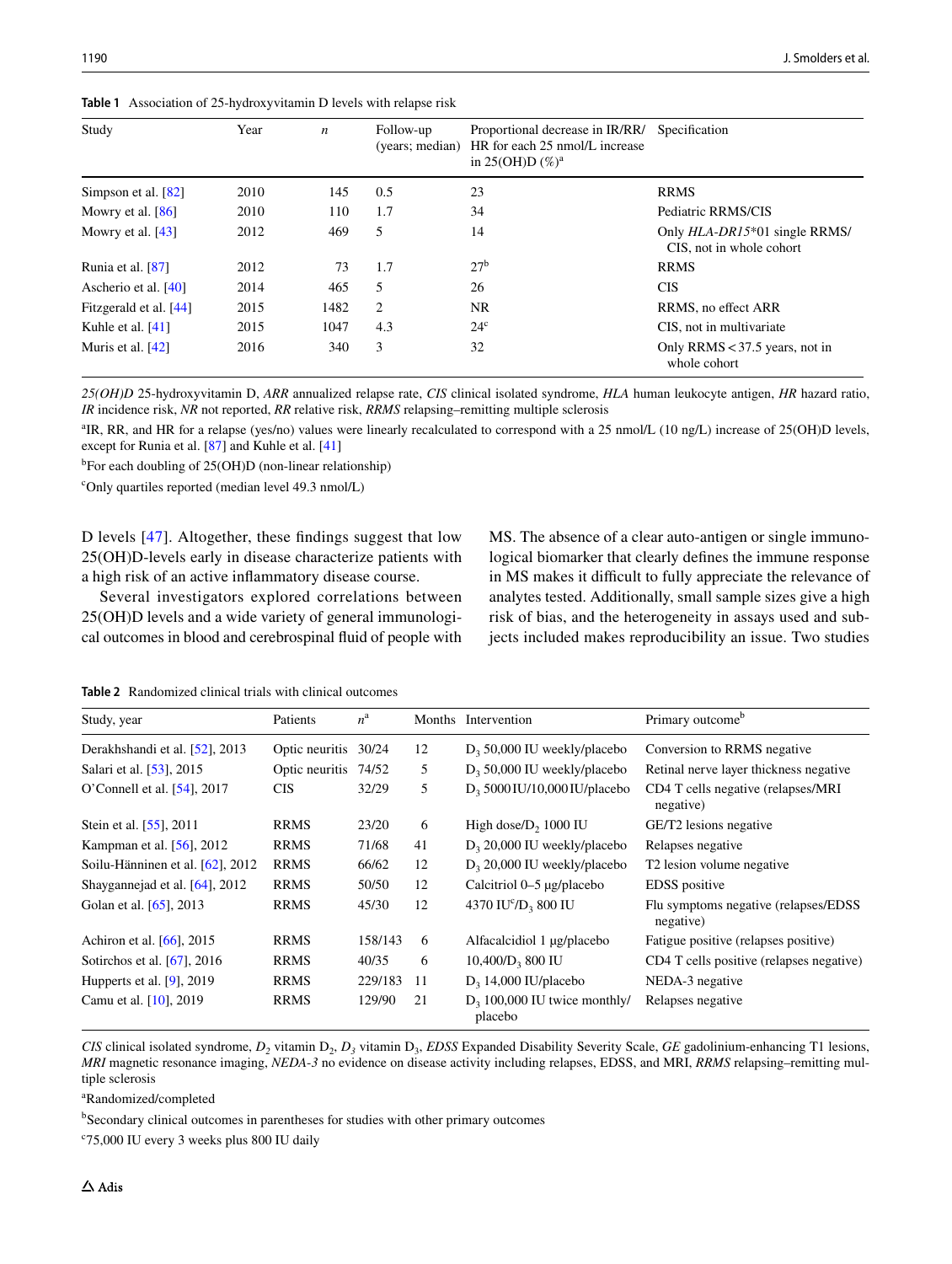are of note to discuss separately. First, a large dataset of participants in the BENEFIT (Betaferon/Betaseron in Newly Emerging multiple sclerosis For Initial Treatment) study was analyzed for interaction between 25(OH)D status, MRI disease activity, and whole-blood mRNA expression profles [\[48\]](#page-11-12). A network shift comprising IFN responses and lymph node-homing molecules was observed in people with MS with higher  $25(OH)D$  levels. A limitation of this study is that small yet signifcant efects of 25(OH)D on relevant subfractions of cells may get lost in the whole-blood transcriptome. Second, an inverse correlation was observed between 25(OH)D levels and antibodies against the Epstein–Barr virus (EBV) nuclear antigen 1 (EBNA1) epitope in patients with MS [[49\]](#page-11-13). A similar inverse correlation between 25(OH) D levels and EBV viral load has been reported [[50\]](#page-11-14). The strong association between EBV seropositivity and MS onset is well-known, and anti-EBNA1 IgG antibodies have been identifed as predictors of MS risk and disease activity in several but not all studies [[51\]](#page-11-15).

# **6 Randomized Controlled Trials with Clinical Results**

#### **6.1 Clinical Trials in Optic Neuritis and Clinically Isolated Syndrome (CIS)**

Intervention studies with clinical endpoints in CIS and MS are shown in Table [2.](#page-3-1)

Derakhshandi et al. [\[52](#page-11-2)] compared 50,000 IU of vitamin  $D_3$  per week and placebo in patients with optic neuritis and serum vitamin D<75 nmol/L. There were four dropouts in the placebo group and two in the vitamin D group, leaving only 11 and 13 patients, respectively, for the fnal analysis. End-of-study 25(OH)D levels were not reported. During the 12-month follow-up, fve patients in the placebo group and none in the vitamin D group experienced a second demyelinating attack  $(p=0.007)$ . The authors also reported a significant effect on several MRI outcomes (cortical, juxtacortical, corpus callosal, new gadolinium-enhancing, and new T2 lesions, and black holes). Distribution of baseline MRI characteristics was not reported.

In another study from Iran, Salari et al. [\[53](#page-11-3)] compared 50,000 IU of vitamin  $D_3$  weekly with placebo in 74 patients with optic neuritis and baseline  $25(OH)D < 60$  nmol/L. A total of 52 patients completed the 24-week observation period. There was no efect of vitamin D treatment on retinal nerve fber layer thickness, which was the primary endpoint. The effects on 25(OH)D levels and conversion to MS were not reported.

O'Connell et al. [[54](#page-11-4)] compared 10,000 IU of vitamin  $D_3$ , 5000 IU of vitamin  $D_3$ , and placebo for 24 weeks in 29 patients with CIS and 37 healthy controls. For the CIS patients, mean vitamin D levels were around 50 nmol/L at baseline and increased by 18 nmol/L in the placebo group, 76 nmol/L in the vitamin D 5000 IU group, and 115 nmol/L in the vitamin D 10,000 IU group. There was no efect on the frequency of pro-infammatory CD4 T cells, which was the primary endpoint. The only MS relapse during the study period occurred in the vitamin D 5000 IU arm. There was no efect on MRI outcomes (gadolinium-enhancing and new T2 lesions).

#### <span id="page-4-0"></span>**6.2 Clinical Trials in MS**

In 2011, Stein and coworkers [\[55\]](#page-11-5) performed a 6-month double-blind RCT of high-dose vitamin  $D<sub>2</sub> 6000$  IU, versus 1000 IU of vitamin  $D_2$ , with the aim of achieving serum 25(OH)D 130–175 nmol/L in 23 RRMS patients, of whom 19 were treated with IFN-β or glatiramer acetate [[55](#page-11-5)]. Patients on immunomodulatory treatment had to have at least one relapse within the last 24 months. Brain MRI was performed at baseline and at months 4, 5, and 6, and primary endpoints were the cumulative number of new gadoliniumenhancing lesions and change in the volume of T2 lesions. Median 25(OH)D increased from 54 to 69 nmol/L  $(\Delta)$ 15 nmol/L) in the low-dose and from 59 to 120 nmol/L (Δ 61 nmol/L) in the high-dose vitamin  $D_2$  group. The primary outcome was negative, but after adjusting for entry EDSS, the exit EDSS was higher in the high-dose vitamin D group  $(p=0.05)$ , where four relapses were recorded versus two in the low-dose group  $(p=0.04)$ .

Kampman et al. [[56\]](#page-11-6) compared weekly supplementation with 20,000 IU of vitamin  $D_3$  and placebo for 96 weeks in 68 RRMS patients with EDSS  $\leq$  4.5 [[56\]](#page-11-6). Approximately 50% of the patients received immunomodulatory drugs, mostly IFN- $β$ . The trial was designed to study the effect on bone mass density, and no MRI outcomes were included. Neither bone mass density nor turnover were afected by vitamin D supplementation [[57](#page-11-16), [58\]](#page-11-17). The mean annualized relapse rate (ARR) at baseline was low (0.11 and 0.15 in the vitamin D and placebo groups, respectively). Mean 25(OH)D levels increased from 55.6 to 123.1 nmol/L  $(\Delta 67.5 \text{ nmol/L})$ in the vitamin D group and from 57.3 to 61.8 nmol/L  $(\Delta)$ 4.5 nmol/L) in the placebo group. After 96 weeks, there was no signifcant diference in ARR (absolute diference 0.10, 95% confdence interval [CI] −0.07 to 0.27), EDSS (absolute difference  $-0.01$ , 95% CI  $-0.35$  to 0.35), or MS functional composite components, grip strength, or fatigue. Secondary studies revealed no efect of vitamin D on infammation markers or neuroflament light chain in serum, except a non-signifcant reduction in neuroflament light chain levels among patients not using conventional disease-modifying treatment [[59](#page-11-18), [60\]](#page-11-19). Serum anti-EBNA1 antibody levels decreased signifcantly after 48 weeks' supplementation, but not after 96 weeks [[61](#page-11-20)].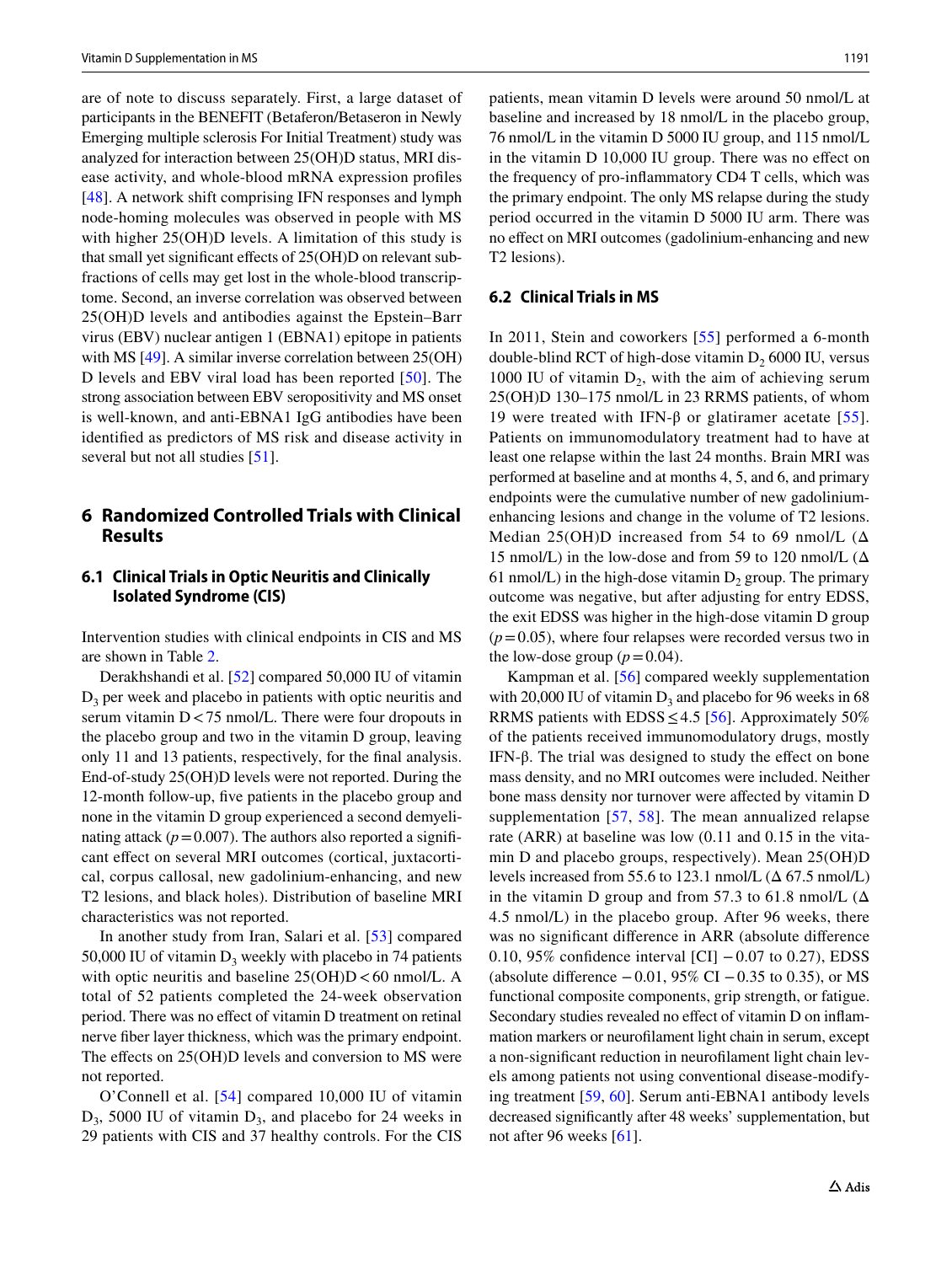Soilu-Hänninen et al. [\[62\]](#page-11-7) compared weekly supplementation with 20,000 IU vitamin  $D_3$  with placebo for 1 year. All 66 patients had RRMS and had used IFN-β for at least 1 month prior to inclusion. As for the Kampman et al. [[56\]](#page-11-6) study, recent disease activity was not an inclusion criterion, but the ARR was higher (around 0.5 in both treatment arms). The primary endpoint was T2 burden. Mean serum 25(OH) D changed from 54 nmol/L at baseline to 110 nmol/L at 12 months in the vitamin D-treated group  $(\Delta 56 \text{ nmol/L})$ , and from 56 to 50 nmol/L in the placebo group. T2 lesion volume increased more in the placebo group (median change  $(287 \text{ mm}^3)$  than in the vitamin D group (median change  $83 \text{ mm}^3$ ). The vitamin D group also accumulated fewer new T2 lesions, but neither of these diferences were statistically significant ( $p = 0.105$  and 0.286, respectively). The ARR at study end was similar (0.26 and 0.28). The vitamin D group did, however, have signifcantly fewer T1 enhancing lesions ( $p = 0.004$ ), as well as a tendency to reduced disability accumulation  $(p=0.071)$  and improved timed tandem walk ( $p = 0.076$ ). An array of soluble inflammatory mediators was analyzed, of which only the latency activated peptide of transforming growth factor (TGF)-β (47–55 pg/ mL;  $p=0.0249$ ) was reported as a single regulated molecule within the vitamin D arm [\[63](#page-11-21)].

Shaygannejad et al. [\[64](#page-11-8)] compared calcitriol in escalating doses up to 0.5 µg/day and placebo in 50 RRMS patients. Recent disease activity was not an inclusion criterion. The patients had to be clinically stable during the last month before study entry, and to have  $25(OH)D > 100$  nmol/L at baseline. Further information about 25(OH)D levels throughout the study was not reported. ARR decreased signifcantly in both groups, and was 1.04 at baseline and 0.32 at study end in the vitamin D group and 1.04 and 0.40 in the placebo group. EDSS remained stable (1.6) in the vitamin D group and increased from 1.70 to 1.94 in the placebo group. When comparing between groups, only the diference in EDSS change was significant  $(p < 0.05)$ .

In 2013, Golan et al. [[65](#page-11-9)] performed a 1-year doubleblind RCT of daily supplementation with 4370 versus 800 IU of vitamin  $D_3$  in 45 patients on IFN-β, with reduction in fu-like symptoms as the primary endpoint. Mean serum  $25(OH)D$  increased from 48 to 68 nmol/L ( $\Delta$  20 nmol/L) and from 48.2 to 122.6 nmol/L  $(\Delta 74.4 \text{ nmol/L})$  in the lowand high-dose groups, respectively. The primary endpoint was negative, and there was no diference in ARR at the end of the study (mean  $\pm$  standard deviation 0.34  $\pm$  0.27 vs.  $0.51 \pm 0.34$  in the low- and high-dose groups, respectively). One patient in the high-dose group with ARR 0 at baseline had three relapses during the study. Circulating interleukin (IL)-17 increased in the placebo  $(p=0.037)$  but not the vitamin  $D_3$  group.

Achiron et al. [\[66](#page-11-10)] compared the effect of 1 µg/day of the vitamin  $D_3$  metabolite alfacalcidol for 6 months in 158 MS patients with signifcant fatigue [[66\]](#page-11-10). The majority of the patients had RRMS, with mean  $\pm$  standard deviation disease duration  $6.2 \pm 5.5$  years and EDSS score  $2.9 \pm 2.6$ . The effect on 25(OH)D levels was not reported. Alfacalcidol decreased the mean relative fatigue severity impact score, which was the primary endpoint, as compared with placebo  $(-41.6\%$ vs.  $-27.4\%; p=0.007$ . There was also an effect on relapses, with eight relapses in the alfacalcidol-treated arm compared with 25 in the placebo arm  $(p=0.006)$ , but not on EDSS.

Sotirchos et al. [[67\]](#page-11-11) compared 10,400 and 800 IU of vitamin  $D_3$  daily for 6 months in 40 RRMS patients. Changes in the proportion of IFN- $\gamma$ <sup>+</sup> and IL-17<sup>+</sup>CD4<sup>+</sup> T cells were the primary endpoints [[67](#page-11-11)]. The majority of the patients were treated with either IFN-β, glatiramer acetate, natalizumab, or fngolimod. Mean 25(OH)D levels at baseline were 67.6 and 69.3 nmol/L in the low- and high-dose groups, and increased by 17.0 and 86.2 nmol/L, respectively. There was a reduction in the proportion of IL-17+CD4+ T cells, CD161+CD4+ T cells, and effector memory  $CD4<sup>+</sup>$  T cells in the high-dose vitamin D group only. Relapses were the only clinical outcome reported, with one in each study arm.

SOLAR was a randomized, double-blind, multicenter study comparing vitamin  $D_3$  (6670 IU increasing to 14,000 IU per day after 4 weeks) with placebo for 48 weeks, including 232 RRMS patients aged 18–55 years from Denmark, Estonia, Finland, Germany, Italy, Latvia, Lithuania, The Netherlands, Norway, Portugal, and Switzerland [[9](#page-10-1)]. Three patients did not receive study medication, leaving 229 patients for the intention-to-treat (ITT) analyses. Inclusion criteria were frst clinical event occurring within 5 years, EDSS score  $\leq 4.0$ , relapse or gadolinium-enhancing MRI lesion within the last 18 months, no or low vitamin D supplementation, and treatment with IFN-β-1a 44  $\mu$ g three times weekly for 3–18 months. Median 25(OH)D levels at baseline and week 48 were 53 and 215 nmol/L  $(\Delta 162 \text{ nmol/L})$  in the vitamin D group, and 54 and 49 nmol/L  $(\Delta - 5 \text{ nmol/L})$ in the placebo group. Due to slow inclusion, the primary endpoint was changed during the study from new T2 lesions at week 48 and the proportion of relapse-free patients at week 96 [[68](#page-11-22)] to no evidence of disease activity (NEDA-3), defned as no relapses, EDSS progression, or combined unique MRI activity (CUA; new gadolinium-enhancing or new/enlarging T2 lesions) at week 48. Overall, 36.3% of patients in the vitamin D group and 35.3% in the placebo group had NEDA-3 at 48 weeks ( $p=0.80$ ). For the secondary endpoints, vitamin D supplementation was associated with a 32% reduction in the number of CUA lesions compared with placebo  $(p=0.0045)$  and change from baseline in total volume of T2 lesions at week 48 (3.57% vs. 6.07%;  $p = 0.035$ ). The vitamin D group also tended to have a lower ARR (30%;  $p = 0.17$ ) and risk of EDSS progression (odds ratio [OR]  $0.77$ ;  $p = 0.39$ ). The proportion of relapsefree patients at week 48 was similar and there were no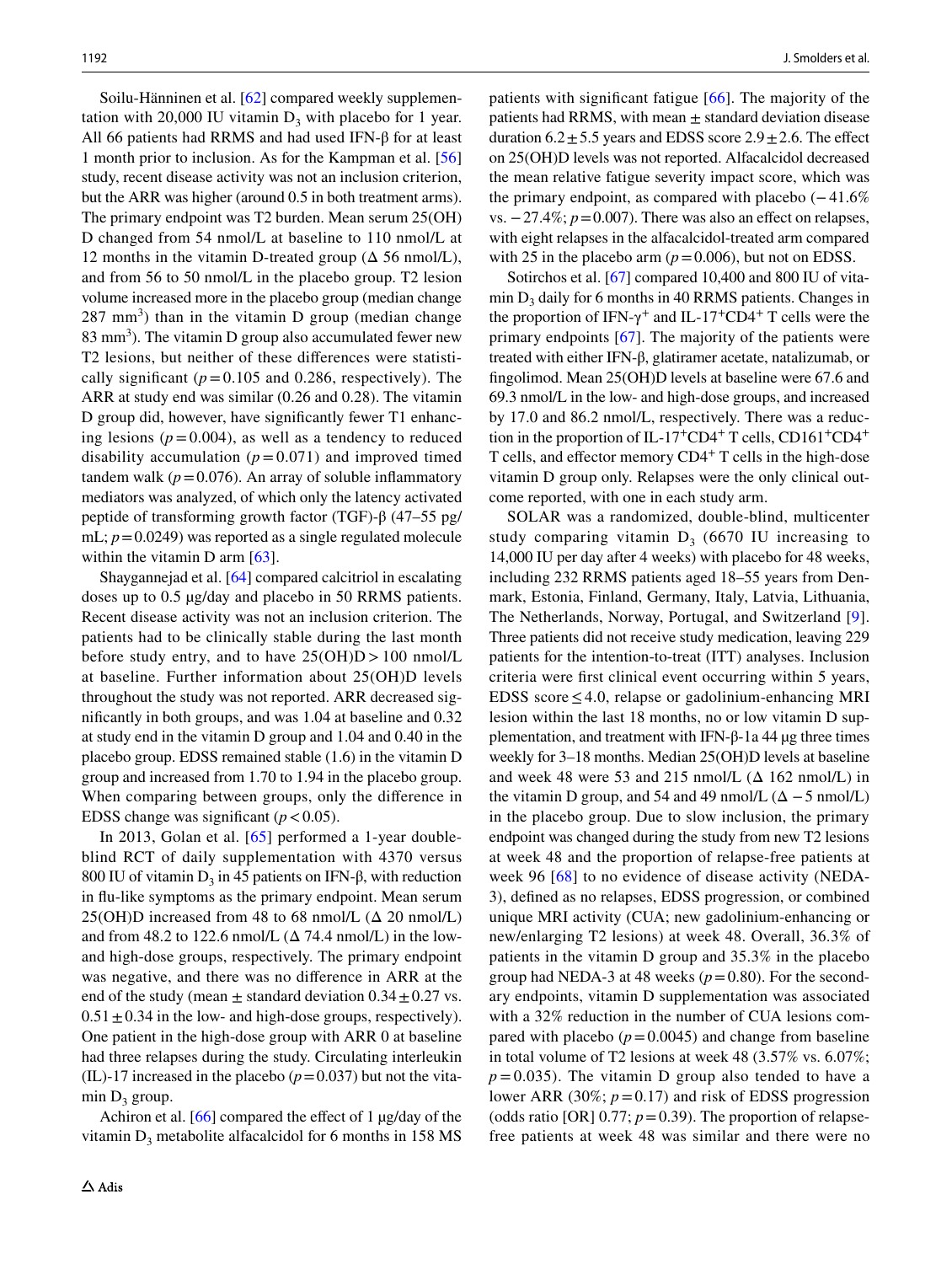statistically significant differences between vitamin  $D_3$  and placebo for time to confrmed EDSS progression at week 48. No safety issues appeared.

A subgroup of 53 Dutch participants in SOLAR was analyzed in a substudy, SOLARIUM (SOLAR ImmUne Modulating effects). In the treatment arm of this subgroup,  $25(OH)$ D levels increased from 60 to 231 nmol/L  $(\Delta 171 \text{ nmol/L})$ and remained stable in the placebo group (54 and 60 nmol/L, respectively  $[\Delta 6 \text{ nmol/L}]$ ). On the whole, there were no differences between treatment arms regarding proportions of regulatory T and B cell subsets or T cell cytokine profles [\[69,](#page-11-23) [70\]](#page-11-24). A within-treatment arm 48-week reduction of IL-4-positive T cells (mean  $3.7-2.9\%$ ;  $p=0.04$ ), a reduction of CD25 protein expression by regulatory T cells, and a reduction in soluble CD25 was observed in the placebo group but not in the vitamin D-supplemented group [\[69](#page-11-23), [71\]](#page-11-25). Defnitive interpretation of these data requires further study. In the vitamin D group, there was a reduction of anti-EBNA1 IgG levels (median 526–455;  $p < 0.001$ ), which was not seen in the placebo-group [\[72](#page-11-26)].

CHOLINE was a multicenter, double-blind, placebocontrolled, parallel-group randomized controlled trial in RRMS patients across 27 centers in France comparing vitamin  $D_3$  (100,000 IU every other week) to placebo for 96 weeks [[10](#page-10-2)]. A total of 181 patients were recruited, of whom 129 were randomly assigned to receive vitamin  $D_3$  $(n=63)$  or placebo  $(n=66)$ . Inclusion criteria were age 18–65 years, EDSS score from 0 to 5, at least one documented relapse during the previous 2 years, stable disease (no episode in the 30 days before screening), serum 25(OH) D concentration<75 nmol/L, and treatment with subcutaneous IFN-β-1a 44 μg three times weekly for  $4\pm 2$  months. The primary endpoint was ARR at 96 weeks. Change in time of MRI parameters, EDSS, 3-level version of EQ-5D (EQ-5D-3L), Paced Auditory Serial Addition Task 3, second version (PASAT-3) scores, and safety were the secondary endpoints. Mean serum 25(OH)D levels in the vitamin  $D_3$  group raised from 49.19 nmol/L at baseline to 156.92 nmol/L at 2 years  $(\Delta 107.73 \text{ nmol/L})$ . ARR was reduced by the vitamin  $D_3$  treatment but the difference was statistically non-signifcant in the ITT sample (rate ratio  $[rR] = 0.799, 95\% \text{ CI } 0.481 - 1.32; p = 0.379$ , as well as on a per protocol basis (rR = 0.630, 95% CI 0.353–1.101; *p*=0.111). Safety was good. A total of 39 patients could not reach the 2-year follow-up; thus, the completers' population was composed of 90 subjects (45 vitamin  $D_3$  and 45 placebo). In those patients, treatment with vitamin  $D_3$  was associated with a lower ARR ( $rR = 0.403$ , 95% CI 0.208–0.814;  $p=0.012$ ), a reduction in the number of new T1-weighted lesions (rR=0.494, 95% CI 0.267–0.913; *p*=0.025), a lower volume of hypointense T1-weighted MRI lesions (− 312, 95% CI −596 to −29; *p* = 0.031), and a lower progression

of EDSS  $(-0.06 \pm 0.78 \text{ vs. } 0.32 \pm 0.87, 95\% \text{ CI} - 0.614 \text{ to }$ −0.043; *p*=0.026).

# **7 Safety**

No RCTs revealed signifcant adverse events that can be attributed to even highly dosed vitamin D supplements in addition to other disease-modifying therapies (DMTs) [[9,](#page-10-1) [10](#page-10-2), [56,](#page-11-6) [62](#page-11-7), [67\]](#page-11-11). Various notes of caution have been published regarding hypercalcemia as the main manifestation of vitamin D toxicity [\[11](#page-10-3)]. In one study, mice with EAE developed hypercalcemia after being supplemented with high doses of vitamin D [\[73\]](#page-11-27). Hypercalcemia was not seen in the human RCTs in MS, but has been described in an MS patient taking high doses of both vitamin  $D_3$  and calcium supplements [\[74](#page-11-28)]. An additional case report suggests relevant toxic effects of ultra-high doses of vitamin D exceeding 50,000 IU/day [[75\]](#page-11-29), but the added value of reaching these high  $25(OH)$ D levels can be debated based on the spectrum of RCTs performed (see Sect. [6.2](#page-4-0)). There are no safety concerns for vitamin  $D_3$  supplements when targeting the (high) physiological range.

## <span id="page-6-0"></span>**8 Interpretation of Randomized Controlled Trial Data**

When assessing the studies performed thus far, a discrepancy between observational studies and trials becomes eminent. In the observation studies, each 25 nmol/L increase in 25(OH)D was associated with a 14–34% reduced relapse risk and 15–50% reduced risk of new MRI lesions (Tables [2](#page-3-1) and [3\)](#page-7-0). Average baseline 25(OH)D levels of 53 nmol/L were elevated with approximately 108 nmol/L in the supplementation studies (Fig. [1](#page-7-1)). If the reported associations in the observational studies could be directly extrapolated, this would imply a huge treatment effect of vitamin D, with an almost abrogation of disease activity. Clearly, this is not what has been observed. Although the MRI data from the new RCTs suggest that there is a beneficial effect of vitamin  $D [9, 10]$  $D [9, 10]$  $D [9, 10]$  $D [9, 10]$  $D [9, 10]$ , no single study met its primary endpoint in the ITT cohorts. What happened?

A frst explanation is that associations between vitamin D status and MS outcomes are likely not entirely driven by a direct efect of vitamin D on the disease course of MS. There is a substantial body of evidence that  $1,25(OH)_{2}D$  is an anti-infammatory molecule, and Mendelic randomization studies strongly support a qualitative efect of vitamin D on MS onset (see Sect. [3\)](#page-1-0). However, these studies do not clarify the quantitative contribution of this efect to the associations observed. Reverse causality may operate at the same time (Fig. [2](#page-7-2)). Since infammation lowers 25(OH)D levels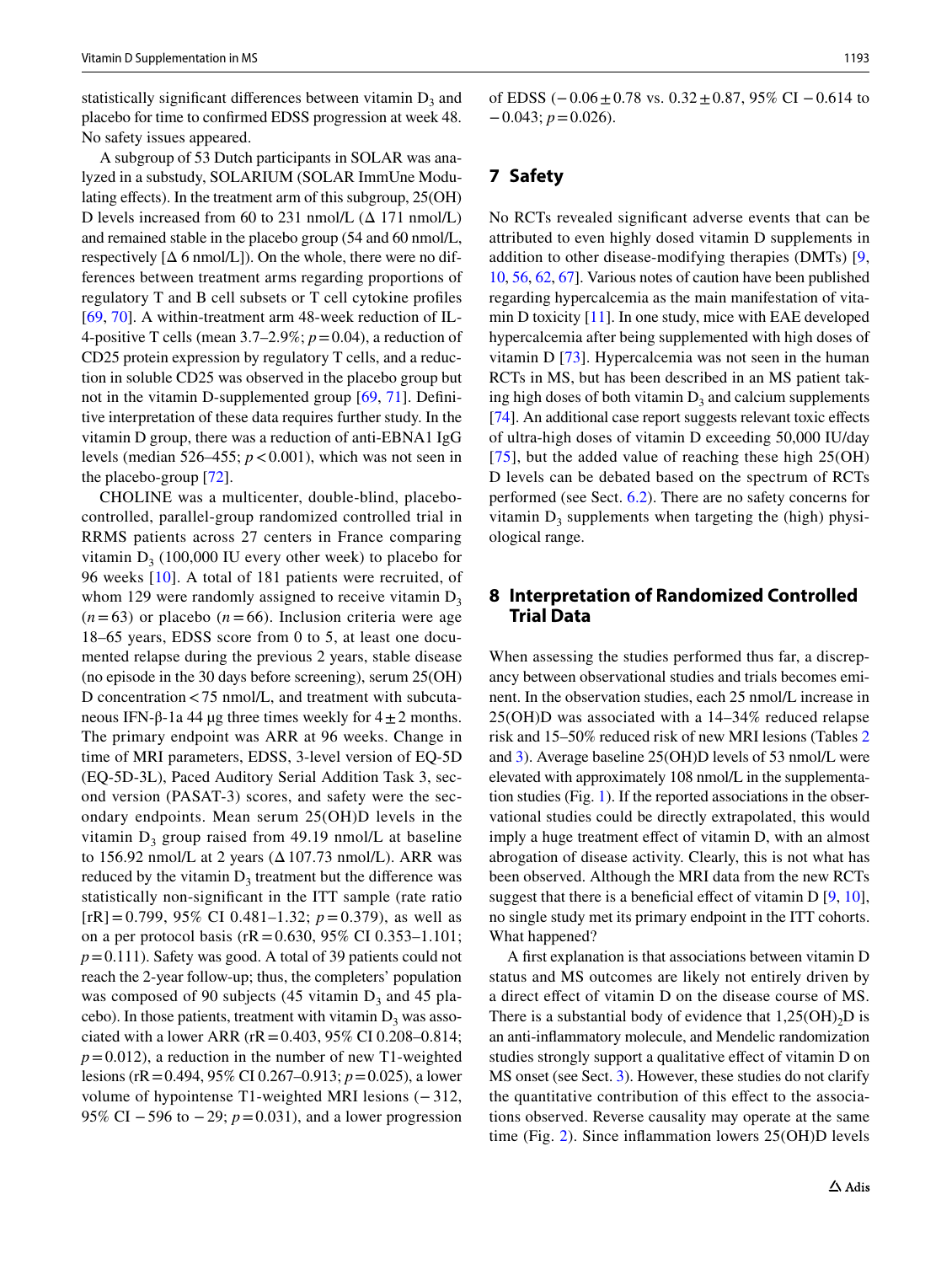| Study                      | Year | $\boldsymbol{n}$ | Follow-up<br>(years)          | Proportional decrease in OR/IR/RR/HR for<br>each 25 nmol/L increase in $25(OH)D$ (%) <sup>a</sup> | Specification                                |
|----------------------------|------|------------------|-------------------------------|---------------------------------------------------------------------------------------------------|----------------------------------------------|
| Mowry et al. $[43]$        | 2012 | 469              | 5                             | 15                                                                                                | T <sub>2</sub> , RRMS/CIS                    |
|                            |      |                  |                               | 32                                                                                                | GE, RRMS/CIS                                 |
| Løken-Amsrud et al. $[46]$ | 2012 | 88               | 0.5                           | 29                                                                                                | T <sub>2</sub> , untreated RRMS <sup>b</sup> |
|                            |      |                  |                               | 32                                                                                                | GE, untreated RRMS <sup>b</sup>              |
| Ascherio et al. [40]       | 2014 | 465              | 5                             | $29 - 32$                                                                                         | T <sub>2</sub> /GE, CIS                      |
| Fitzgerald et al. [44]     | 2015 | 1482             | 2                             | 16                                                                                                | T2/GE, RRMS                                  |
| Cree et al. $[45]$         | 2016 | 517              | $\mathfrak{D}_{\mathfrak{p}}$ | 50                                                                                                | GE, only in RRMS subgroup                    |
|                            |      |                  |                               |                                                                                                   |                                              |

<span id="page-7-0"></span>**Table 3** Association of 25-hydroxyvitamin D levels with occurrence of magnetic resonance imaging lesions

*25(OH)D* 25-hydroxyvitamin D, *CIS* clinically isolated syndrome, *GE* new gadolinium-enhancing T1 lesions, *HR* hazard ratio, *IR* incidence risk, *MRI* magnetic resonance imaging, *OR* odds ratio, *RR* relative risk, *RRMS* relapsing–remitting multiple sclerosis, *T2* new T2 lesions

<sup>a</sup>OR, IR, RR, and HR for a new MRI lesion (yes/no) values were linearly recalculated to correspond with a 25 nmol/L (10 ng/L) increase in 25(OH)D levels

<sup>b</sup>No effect of 25(OH) D during 1.5 subsequent years on interferon-β

[\[76\]](#page-11-30), an active immune system more prone to accumulate in MS or subclinical disease activity may reduce 25(OH) D levels. Additionally, subclinical disease activity and disability may induce sun-avoiding behavior [\[77\]](#page-12-3). Furthermore, association studies can be confounded by other factors that elevate 25(OH)D and suppress MS activity, without the latter two being related. UVB exposure has direct immunemodulating efects, and low UVB/sun exposure has indeed been shown to be an independent risk factor for MS development and early progression [\[78\]](#page-12-4). UVB exposure is thus likely the main confounding factor for vitamin D in MS, and UVB phototherapy is currently also under investigation for disease-modifying properties in MS [[79](#page-12-5)]. A higher body mass index (BMI) is associated with lower 25(OH)D levels but also with brain atrophy and a more detrimental disease course in MS [\[80](#page-12-6), [81\]](#page-12-7). Furthermore, unknown factors in diet and general physical activity may afect desease course and also be associated with 25(OH)D levels.

Second, since most RCTs on vitamin D have been powered based on results from observational studies, they are much smaller than studies on conventional immunomodulatory drugs and may lack the power to detect smaller effects of vitamin D supplements. Signals supporting this hypothesis come from secondary endpoints, where improved MRI



<span id="page-7-1"></span>**Fig. 1** Reported median/mean baseline 25-hydroxyvitamin D [25(OH)D] levels and the reported mean/median elevation of 25(OH) D levels in the supplementation arms of controlled vitamin  $D_2/D_3$ supplementation studies. Studies are labeled with the frst author names of the study reports [\[9,](#page-10-1) [10](#page-10-2), [54](#page-11-4)[–56,](#page-11-6) [62](#page-11-7), [65](#page-11-9), [67\]](#page-11-11). Dot size corresponds with sample size of the intention-to-treat cohorts (smallest *n*<25, largest *n*>200)

<span id="page-7-2"></span>**Fig. 2** Interaction of vitamin D status with multiple sclerosis (MS) onset and MS disease activity. When an efect of vitamin D on the disease course of MS is assumed, the association may also be explained by an efect of these MS outcomes on vitamin D (reverse causality) or by an efect of another factor that suppresses MS and promotes vitamin D (confounding). Reprinted from Smolders et al. [[97](#page-12-8)], with permission from Elsevier. *25(OH)D* 25-hydroxyvitamin D, *EDSS* Expanded Disability Severity Scale, *MRI* magnetic resonance imaging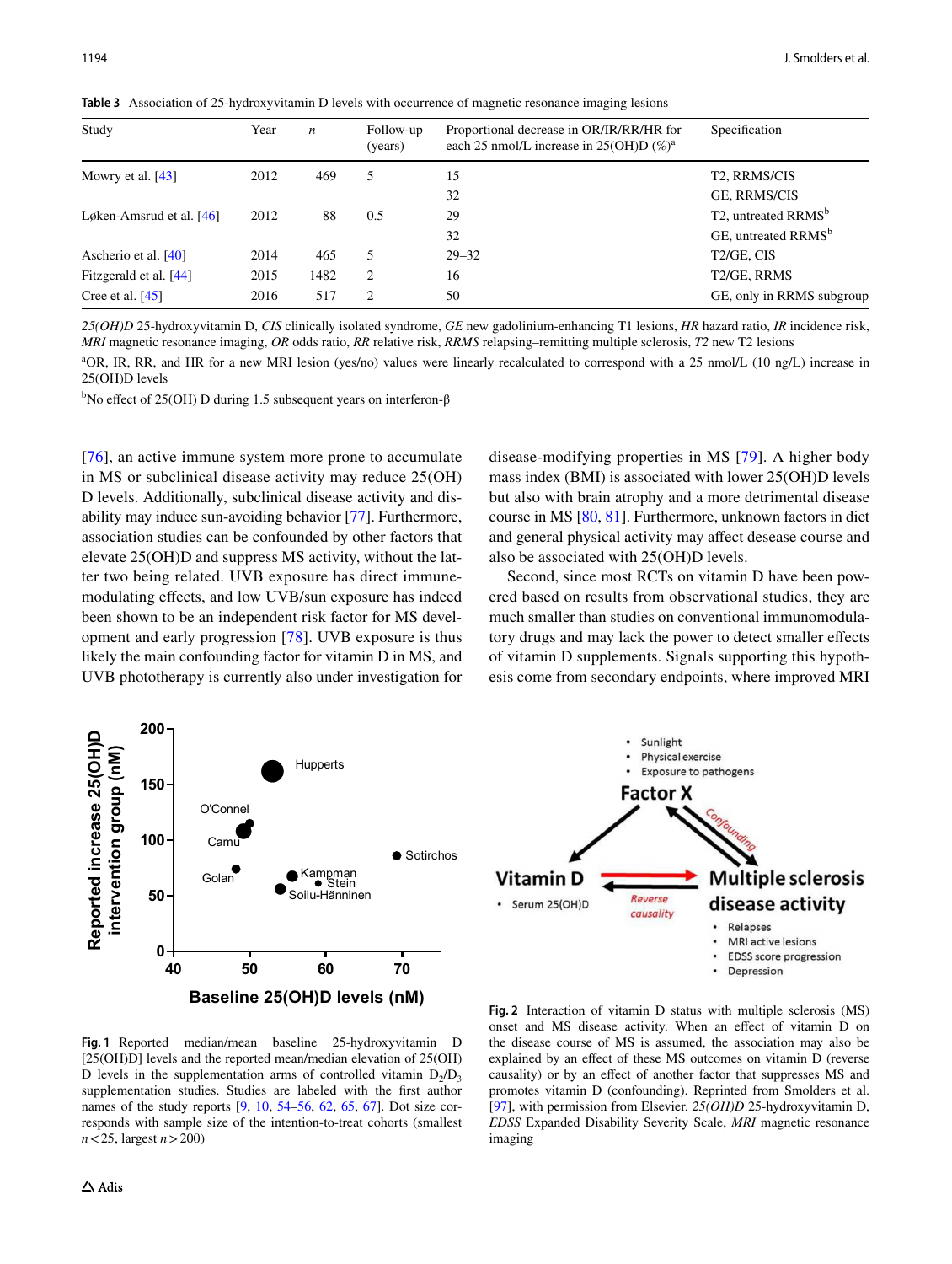endpoints are reported in vitamin D arms [[9](#page-10-1), [62\]](#page-11-7), or in subgroups of protocol completers [[10\]](#page-10-2). These small sample sizes do not allow post hoc analyses of subgroups which may have had the most beneft of supplements, as has been suggested in the observational studies (Tables [1](#page-3-0) and [2\)](#page-3-1). A metaanalysis with sensitivity analyses could suggest whether patients with the lowest 25(OH)D levels, the shortest disease duration (i.e., CIS vs. advanced RRMS), or the most active disease course of MS have more prominent treatment effects. The last subgroup may be suggested by the absence of signifcant efects of vitamin D supplements on dichotomized outcomes (i.e., relapse free and free from active lesions as included in NEDA-3) versus continuous outcomes (relapse rate and number of active lesions) in SOLAR [[9\]](#page-10-1). The same could hypothetically account for participants with the highest anti-EBNA1 IgG levels, the only biomarker that is reduced after vitamin  $D_3$  supplements in independent RRMS cohorts [[61,](#page-11-20) [72\]](#page-11-26). It should also be pointed out that the duration of the RCTs is 2 years or shorter, while observation studies have shown positive efects on disease course during a much longer follow-up [\[40\]](#page-10-31). This is, however, not likely to fully explain the discrepancies between the results from RCTs and observational studies, as several observational studies showed short-term results [[43–](#page-10-34)[45,](#page-10-36) [54\]](#page-11-4). Lastly, most large RCTs have so far either exclusively or predominantly included patients on IFN-β [[9,](#page-10-1) [10,](#page-10-2) [56](#page-11-6), [62](#page-11-7), [65](#page-11-9)]. It is possible that the effect of vitamin D would be different in combination with another disease-modifying drug. However, it is not plausible that this will apply for drugs that reduce infammatory disease activity more efficiently than IFN-β. Additionally, the largest observational studies showing associations between 25(OH)D levels and disease activity in MS also included predominantly IFN-β-treated participants [\[38](#page-10-29), [42,](#page-10-33) [82](#page-12-1), [83](#page-12-9)].

The studies performed thus far were helpful to downscale the enormous expectations of vitamin D supplements as a disease-modifying treatment in MS, and to provide at least some hopeful signals that a treatment effect may be present on selected outcomes in selected subgroups. However, no single RCT thus far was of sufficient size to pinpoint these subgroups. Currently, the most urgent need is a supplementation study that reaches its primary endpoint and confrms the main assumptions of its design. Until then, the relevance of vitamin D supplements for the management of active RRMS will remain a matter of debate.

In addition to the question of efficacy, there are other knowledge gaps to bridge. One main question is how much vitamin D should be supplemented, and which 25(OH)D levels should be targeted. Three observations are worthwhile to take into account when thinking about this issue. First, subjects with 25(OH)D levels exceeding 100 nmol/L did best on the outcomes investigated in the MS incidence studies, as was recently propagated by the European Committee for Treatment and Research in Multiple Sclerosis (ECTRIMS) environmental risk factor workshop [[84\]](#page-12-10). Second, an inverse association between relapse risk and 25(OH)D levels reached could only be observed for 25(OH)D levels up to 110 nmol/L in an uncontrolled study—above this, the association was lost [[85](#page-12-11)]. Observational studies generally also did not include subjects with 25(OH)D levels exceeding 150 nmol/L [[43,](#page-10-34) [46](#page-11-0), [82](#page-12-1), [86](#page-12-2), [87\]](#page-12-0). Third, the largest vita- $\min D_3$  supplementation studies performed thus far did not show any convincing signals supporting a relevant beneft of targeting supraphysiological 25(OH)D levels [[9\]](#page-10-1) versus the (high) physiological range [[62,](#page-11-7) [88\]](#page-12-12). Optimally, this observation should be subject to meta-analysis of RCT data. Based on these observations, targeting levels of 100 nmol/L would be a reasonable strategy, and no observations support higher levels [\[73](#page-11-27)].

## **9 Why and How to Pursue a Role of Vitamin D as a Disease‑Modifying Therapy in MS?**

A legitimate question that arises is whether it is worthwhile to pursue the research on potential benefts of vitamin D supplementation for people with MS. As elaborated in this review, treatment efects are likely small when compared to the expanding package of highly efficacious DMTs [\[74](#page-11-28)]. Efficacy can be weighed against various variables, including the efficacy of other DMTs. An alternative approach is to weigh efficacy against potential harmful effects of a treatment. Although not elaborated on, no RCTs revealed adverse events that can be attributed to vitamin D supplements. Efficacy can also be weighed against economic costs. Vitamin  $D_3$  supplements, even in high doses, are very inexpensive when compared to DMTs. Should the point estimate for ARR reduction as reported in the SOLAR trial hold true in future powered studies [[9\]](#page-10-1), the crude compound costs to achieve this reduction could be much lower than that of licensed frst-line disease-modifying drugs, although these have larger effect sizes [[75](#page-11-29)]. A favorable cost-benefit ratio regarding burden for patients in terms of adverse efects and for society in terms of fnancial costs could justify a less impressive efficacy. However, it should be underscored that the benefcial efect of vitamin D in MS remains unproven, and thus does not fulfll the criteria for reimbursement by public healthcare systems.

Luckily, several RCTs are still ongoing, and these will provide additional information on vitamin  $D_3$  supplementation in MS (summarized in Amato et al. [[84](#page-12-10)]). However, it remains unlikely that these (small) studies will be able to completely bridge the aforementioned knowledge gaps regarding dosing, subgroups, 25(OH)D levels, and disease activity. These issues call for meta-analyses of original study data and, optimally, large-scale clinical trials of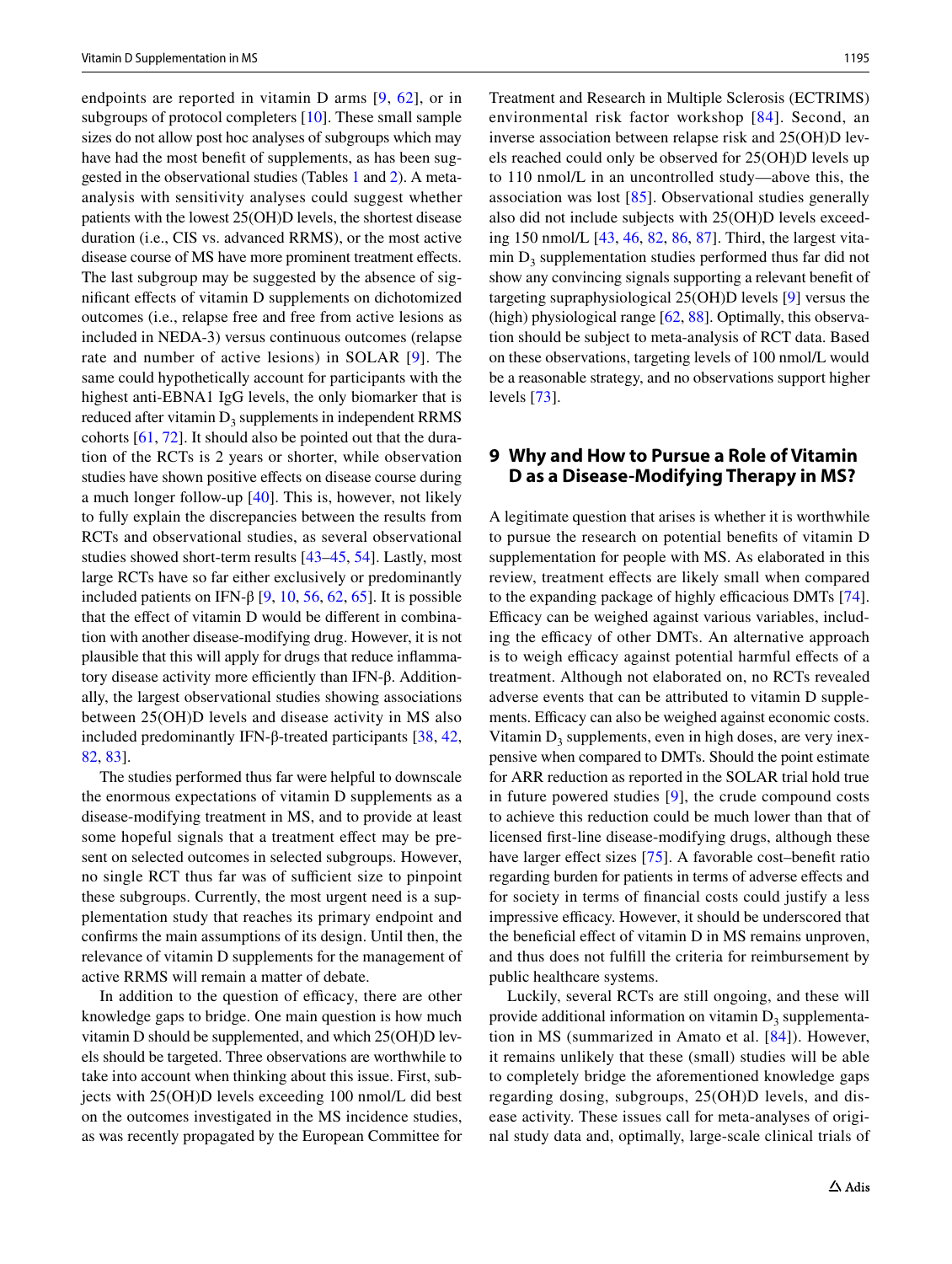sufficient power to allow subgroup analyses. We propose that such a trial should include RRMS patients early in their disease, with clinical or MRI activity, and that 25(OH)D levels exceeding 100 nmol/L should be targeted in addition to conventional DMTs. Inclusion of patients with the lowest 25(OH)D levels will likely increase the odds of a trial achieving positive results on its primary endpoint. Although the evidence for low 25(OH)D levels as a biomarker for active MS is mounting, the current absence of signifcant effects on primary efficacy endpoints makes it ethically sound to compare vitamin D supplementation with placebo in such a trial [\[89](#page-12-13)].

In addition to established clinical and MRI endpoints, measuring biomarkers of end-organ damage in samples collected from the ongoing or already conducted studies would be of added value. Neuroflament light chain has been shown to reflect therapeutic effects in MS, and the serum concentration is tightly correlated with that in cerebrospinal fuid [\[81](#page-12-7)]. Vitamin D supplementation had no overall effect on neuro-filament light chain in the only study published so far [\[60](#page-11-19)]. However, the baseline infammatory activity in this study was low, and in spite of that there was a positive trend in the subgroup not treated with conventional disease-modifying drugs. Hopefully other studies can extend these data.

# **10 Advice for People with MS and Clinicians Based on Current Data**

Low serum levels of 25(OH)D are frequently encountered in people with MS [\[83](#page-12-9)], and are useful for patients and clinicians to unveil. First, even at the start of their disease, people with MS report an increased tendency to fall and have more fractures than people without MS [\[90](#page-12-14)[–92](#page-12-15)]. Low bone mineral density is frequent already at the time of diagnosis [\[93\]](#page-12-16). Although high-dose supplementation did not prevent bone loss in a cohort with relatively good vitamin D status [\[57,](#page-11-16) [58\]](#page-11-17), correction of the lowest 25(OH)D levels may promote bone health and reduce fracture risk [\[11](#page-10-3)]. The optimal 25(OH)D level for bone health is not established, but it is generally accepted that vitamin D levels<50 nmol/L are suboptimal  $[94]$  $[94]$  $[94]$ . When assessing vitamin D measurements in individual patients, seasonal variation should be taken into account. The serum level in Scandinavian MS patients is likely to be 50% lower in late winter/spring than in late summer [[95](#page-12-18)], but this is probably different in other geographical areas where seasonal variations in UV exposure and sun habits are diferent. Second, since low 25(OH)D levels are a biomarker of higher subsequent disease activity (see Sect. [8](#page-6-0)), it could be used in prognostic considerations and treatment decisions in early MS. Third, although not conclusive, we presented reasonable data from observational studies and RCTs which suggest a beneft for patients

who elevate their 25(OH)D to higher levels (see Sect. [8](#page-6-0)). This fts in the current concept of promoting general brain health [[94\]](#page-12-17), in which a healthy diet, active lifestyle, not being obese, and cessation of smoking and alcohol are promoted to make the CNS more resilient to the infammatory attack of MS. Prevention of the lowest 25(OH)D ranges, associated with loss of bone mineral density and the most detrimental endpoints in MS, can be achieved with vitamin  $D_3$ 1000–2000 IU/day. The earlier suggested optimal 25(OH)D levels exceeding 100 nmol/L [\[73](#page-11-27), [84\]](#page-12-10) were achieved in the context of a controlled study by supplementing people with RRMS with vitamin  $D_3$  4000 IU/day [[96\]](#page-12-19). This would be reasonable advice for people with MS in northern parts of Europe and North America, whereas people in Australia and other more sunny areas may require less supplementation.

#### **Compliance with Ethical Standards**

**Conflict of interest** Dr. Smolders received speaker and/or consultancy fees from Biogen, Merck, Novartis, and Sanof-Genzyme. Dr Holmøy, Dr Torkildsen, and Dr Camu report no conficts of interest that are directly relevant to this review.

**Funding** No targeted funding was received for this review. The open access fee was paid by the University of Oslo.

**Open Access** This article is distributed under the terms of the Creative Commons Attribution-NonCommercial 4.0 International License (<http://creativecommons.org/licenses/by-nc/4.0/>), which permits any noncommercial use, distribution, and reproduction in any medium, provided you give appropriate credit to the original author(s) and the source, provide a link to the Creative Commons license, and indicate if changes were made.

## **References**

- <span id="page-9-0"></span>1. Camu W, Tremblier B, Plassot C, Alphandery S, Salsac C, Pageot N, et al. Vitamin D confers protection to motoneurons and is a prognostic factor of amyotrophic lateral sclerosis. Neurobiol Aging. 2014;35:1198–205.
- <span id="page-9-1"></span>2. Peelen E, Knippenberg S, Muris A-H, Thewissen M, Smolders J, Tervaert JWC, et al. Efects of vitamin D on the peripheral adaptive immune system: a review. Autoimmun Rev. 2011;10:733–43.
- <span id="page-9-2"></span>3. Goldberg P. Multiple Sclerosis: vitamin D and calcium as environmental determinants of prevalence. Part 1: sunlight, dietary factors and epidemiology. J Environ Stud. 1974;6:19–27.
- <span id="page-9-3"></span>4. Provvedini DM, Tsoukas CD, Deftos LJ, Manolagas SC. 1,25-dihydroxyvitamin D3 receptors in human leukocytes. Science. 1983;221:1181–3.
- <span id="page-9-4"></span>5. Tsoukas CD, Provvedini DM, Manolagas SC. 1,25-dihydroxyvitamin D3: a novel immunoregulatory hormone. Science. 1984;224:1438–40.
- <span id="page-9-5"></span>6. Goldberg P, Fleming MC, Picard EH. Multiple sclerosis: decreased relapse rate through dietary supplementation with calcium, magnesium and vitamin D. Med Hypotheses. 1986;21(2):193–200.
- <span id="page-9-6"></span>7. Jorde R. RCTS are the only appropriate way to demonstrate the role of vitamin D in health. J Steroid Biochem Mol Biol. 2018;177:10–4.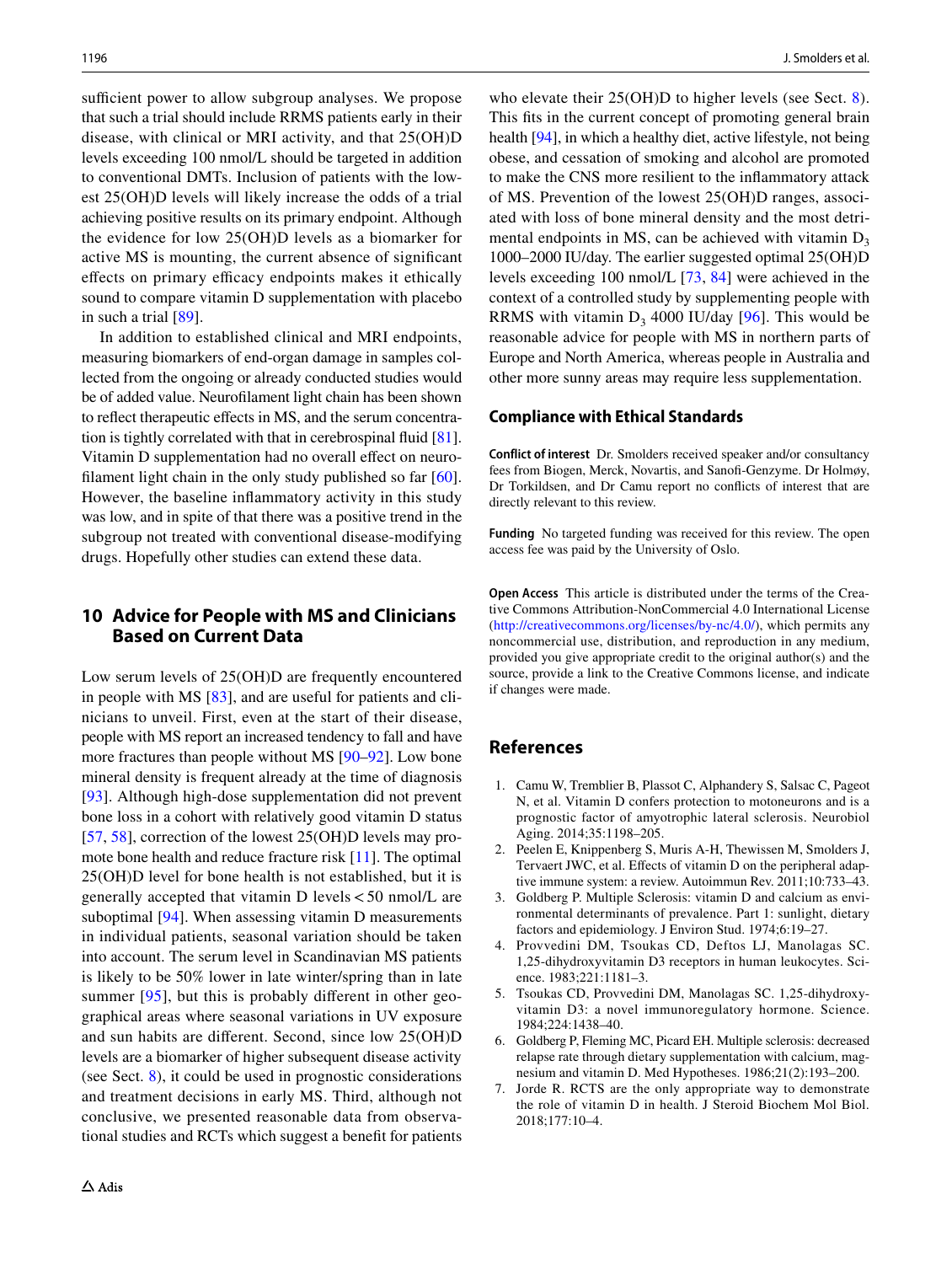- <span id="page-10-0"></span>8. Jagannath VA, Filippini G, Di Pietrantonj C, Asokan GV, Robak EW, Whamond L, et al. Vitamin D for the management of multiple sclerosis. Cochrane Database Syst Rev. 2018;9:CD008422.
- <span id="page-10-1"></span>9. Hupperts R, Smolders J, Vieth R, Holmøy T, Marhardt K, Schluep M, et al. Randomised trial of daily high-dose vitamin D3 in RRMS patients receiving sc interferon beta-1a. Neurology. 2019;93:1–11.
- <span id="page-10-2"></span>10. Camu W, Lehert P, Pierrot Deseilligny C, Hautecoeur P, Besserve A, Jean Deleglise A, et al. Cholecalciferol in relapsing-remitting MS. A randomized clinical trial (CHOLINE). Neurol Neuroimmunol Neuroinfamm. 2019;6(5):e597. [https://doi.org/10.1212/](https://doi.org/10.1212/NXI.0000000000000597) [NXI.0000000000000597](https://doi.org/10.1212/NXI.0000000000000597).
- <span id="page-10-3"></span>11. Holick MF. Vitamin D deficiency. N Engl J Med. 2007;357:266–81.
- <span id="page-10-4"></span>12. Eyles DW, Smith S, Kinobe R, Hewison M, McGrath JJ. Distribution of the vitamin D receptor and 1 alpha-hydroxylase in human brain. J Chem Neuroanat. 2005;29:21–30.
- <span id="page-10-5"></span>13. Prüfer K, Veenstra TD, Jirikowski GF, Kumar R. Distribution of 1,25-dihydroxyvitamin D3 receptor immunoreactivity in the rat brain and spinal cord. J Chem Neuroanat. 1999;16:135–45.
- <span id="page-10-6"></span>14. Smolders J, Moen SM, Damoiseaux J, Huitinga I, Holmøy T. Vitamin D in the healthy and infamed central nervous system: access and function. J Neurol Sci. 2011;311:37–43.
- <span id="page-10-7"></span>15. Smolders J, Damoiseaux J. Vitamin D as a T-cell modulator in multiple sclerosis. Vitam Horm. 2011;86:401–28.
- <span id="page-10-8"></span>16. Holmøy T, Moen SM, Gundersen TA, Holick MF, Fainardi E, Castellazzi M, et al. 25-Hydroxyvitamin D in cerebrospinal fuid during relapse and remission of multiple sclerosis. Mult Scler J. 2009;15:1280–5.
- <span id="page-10-9"></span>17. Smolders J, Schuurman KG, Van Strien ME, Melief J, Hendrickx D, Hol EM, et al. Expression of vitamin D receptor and metabolizing enzymes in multiple sclerosis-afected brain tissue. J Neuropathol Exp Neurol. 2013;72:91–105.
- <span id="page-10-10"></span>18. Munger KL, Levin LI, Hollis BW, Howard NS, Ascherio A. Serum 25-hydroxyvitamin D levels and risk of multiple sclerosis. JAMA. 2006;296:2832.
- <span id="page-10-11"></span>19. Nielsen NM, Munger KL, Koch-Henriksen N, Hougaard DM, Magyari M, Jørgensen KT, et al. Neonatal vitamin D status and risk of multiple sclerosis. Neurology. 2017;88:44–51.
- <span id="page-10-12"></span>20. Munger KL, Åivo J, Hongell K, Soilu-Hänninen M, Surcel H-M, Ascherio A. Vitamin D status during pregnancy and risk of multiple sclerosis in ofspring of women in the Finnish Maternity Cohort. JAMA Neurol. 2016;73:515.
- <span id="page-10-13"></span>21. Munger KL, Zhang SM, O'Reilly E, Hernán MA, Olek MJ, Willett WC, et al. Vitamin D intake and incidence of multiple sclerosis. Neurology. 2004;62:60–5.
- <span id="page-10-14"></span>22. Sawcer S, Hellenthal G, Pirinen M, Spencer CCA, Patsopoulos NA, Moutsianas L, et al. Genetic risk and a primary role for cell-mediated immune mechanisms in multiple sclerosis. Nature. 2011;476:214–9.
- <span id="page-10-15"></span>23. Gianfrancesco MA, Stridh P, Rhead B, Shao X, Xu E, Graves JS, et al. Evidence for a causal relationship between low vitamin D, high BMI, and pediatric-onset MS. Neurology. 2017;88:1623–9.
- 24. Rhead B, Bäärnhielm M, Gianfrancesco M, Mok A, Shao X, Quach H, et al. Mendelian randomization shows a causal efect of low vitamin D on multiple sclerosis risk. Neurol Genet. 2016;2:e97. <https://doi.org/10.1212/NXG.0000000000000097>.
- <span id="page-10-16"></span>25. Mokry LE, Ross S, Ahmad OS, Forgetta V, Smith GD, Leong A, et al. Vitamin D and risk of multiple sclerosis: a Mendelian randomization study. PLoS Med. 2015;12:e1001866.
- <span id="page-10-17"></span>26. Shirazi HA, Rasouli J, Ciric B, Rostami A, Zhang G-X. 1,25-Dihydroxyvitamin D3 enhances neural stem cell proliferation and oligodendrocyte diferentiation. Exp Mol Pathol. 2015;98:240–5.
- <span id="page-10-18"></span>27. Lemire JM, Archer DC. 1,25-Dihydroxyvitamin D3 prevents the in vivo induction of murine experimental autoimmune encephalomyelitis. J Clin Investig. 1991;87:1103–7.
- <span id="page-10-19"></span>28. Cantorna MT, Hayes CE, DeLuca HF. 1,25-Dihydroxyvitamin D3 reversibly blocks the progression of relapsing encephalomyelitis, a model of multiple sclerosis. Proc Natl Acad Sci USA. 1996;93:7861–4.
- <span id="page-10-20"></span>29. Hayes CE, Hubler SL, Moore JR, Barta LE, Praska CE, Nashold FE. Vitamin D actions on CD4<sup>+</sup> T cells in autoimmune disease. Front Immunol. 2015;6:100. [https://doi.org/10.3389/fimmu](https://doi.org/10.3389/fimmu.2015.00100) [.2015.00100](https://doi.org/10.3389/fimmu.2015.00100).
- <span id="page-10-21"></span>30. Shirazi HA, Rasouli J, Ciric B, Wei D, Rostami A, Zhang G-X. 1,25-Dihydroxyvitamin D3 suppressed experimental autoimmune encephalomyelitis through both immunomodulation and oligodendrocyte maturation. Exp Mol Pathol. 2017;102:515–21.
- <span id="page-10-22"></span>31. Goudarzvand M, Javan M, Mirnajaf-Zadeh J, Mozafari S, Tiraihi T. Vitamins E and D3 attenuate demyelination and potentiate remyelination processes of hippocampal formation of rats following local injection of ethidium bromide. Cell Mol Neurobiol. 2010;30:289–99.
- <span id="page-10-23"></span>32. Blakemore WF. Ethidium bromide induced demyelination in the spinal cord of the cat. Neuropathol Appl Neurobiol. 1982;8:365–75.
- <span id="page-10-24"></span>33. Wergeland S, Torkildsen Ø, Myhr K-M, Aksnes L, Mørk SJ, Bø L. Dietary vitamin D3 supplements reduce demyelination in the cuprizone model. PLoS One. 2011;6:e26262.
- <span id="page-10-25"></span>34. Torkildsen O, Brunborg LA, Myhr K-M, Bø L. The cuprizone model for demyelination. Acta Neurol Scand Suppl. 2008;188:72–6.
- <span id="page-10-26"></span>35. Nystad AE, Wergeland S, Aksnes L, Myhr K-M, Bø L, Torkildsen O. Efect of high-dose 1.25 dihydroxyvitamin D3 on remyelination in the cuprizone model. APMIS. 2014;122:1178–86.
- <span id="page-10-27"></span>36. Mashayekhi F, Salehi Z. Administration of vitamin D3 induces CNPase and myelin oligodendrocyte glycoprotein expression in the cerebral cortex of the murine model of cuprizone-induced demyelination. Folia Neuropathol. 2016;54:259–64.
- <span id="page-10-28"></span>37. Nystad AE, Torkildsen Ø, Wergeland S. Efects of vitamin D on axonal damage during de- and remyelination in the cuprizone model. J Neuroimmunol. 2018;321:61–5.
- <span id="page-10-29"></span>38. Oveland E, Nystad A, Berven F, Myhr K-M, Torkildsen Ø, Wergeland S. 1,25-Dihydroxyvitamin-D3 induces brain proteomic changes in cuprizone mice during remyelination involving calcium proteins. Neurochem Int. 2018;112:267–77.
- <span id="page-10-30"></span>39. de la Fuente AG, Errea O, van Wijngaarden P, Gonzalez GA, Kerninon C, Jarjour AA, et al. Vitamin D receptor–retinoid X receptor heterodimer signaling regulates oligodendrocyte progenitor cell diferentiation. J Cell Biol. 2015;211:975–85.
- <span id="page-10-31"></span>40. Ascherio A, Munger KL, White R, Köchert K, Simon KC, Polman CH, et al. Vitamin D as an early predictor of multiple sclerosis activity and progression. JAMA Neurol. 2014;71:306.
- <span id="page-10-32"></span>41. Kuhle J, Disanto G, Dobson R, Adiutori R, Bianchi L, Topping J, et al. Conversion from clinically isolated syndrome to multiple sclerosis: a large multicentre study. Mult Scler J. 2015;21:1013–24.
- <span id="page-10-33"></span>42. Muris A-H, Smolders J, Rolf L, Klinkenberg LJ, van der Linden N, Meex S, et al. Vitamin D status does not affect disability progression of patients with multiple sclerosis over three year followup. PLoS One. 2016;11:e0156122. [https://doi.org/10.1371/journ](https://doi.org/10.1371/journal.pone.0156122) [al.pone.0156122](https://doi.org/10.1371/journal.pone.0156122).
- <span id="page-10-34"></span>43. Mowry EM, Waubant E, McCulloch CE, Okuda DT, Evangelista AA, Lincoln RR, et al. Vitamin D status predicts new brain magnetic resonance imaging activity in multiple sclerosis. Ann Neurol. 2012;72:234–40.
- <span id="page-10-35"></span>44. Fitzgerald KC, Munger KL, Köchert K, Arnason BGW, Comi G, Cook S, et al. Association of vitamin D levels with multiple sclerosis activity and progression in patients receiving interferon beta-1b. JAMA Neurol. 2015;72:1458.
- <span id="page-10-36"></span>45. Cree BAC, Gourraud P-A, Oksenberg JR, Bevan C, Crabtree-Hartman E, Gelfand JM, University of California, San Francisco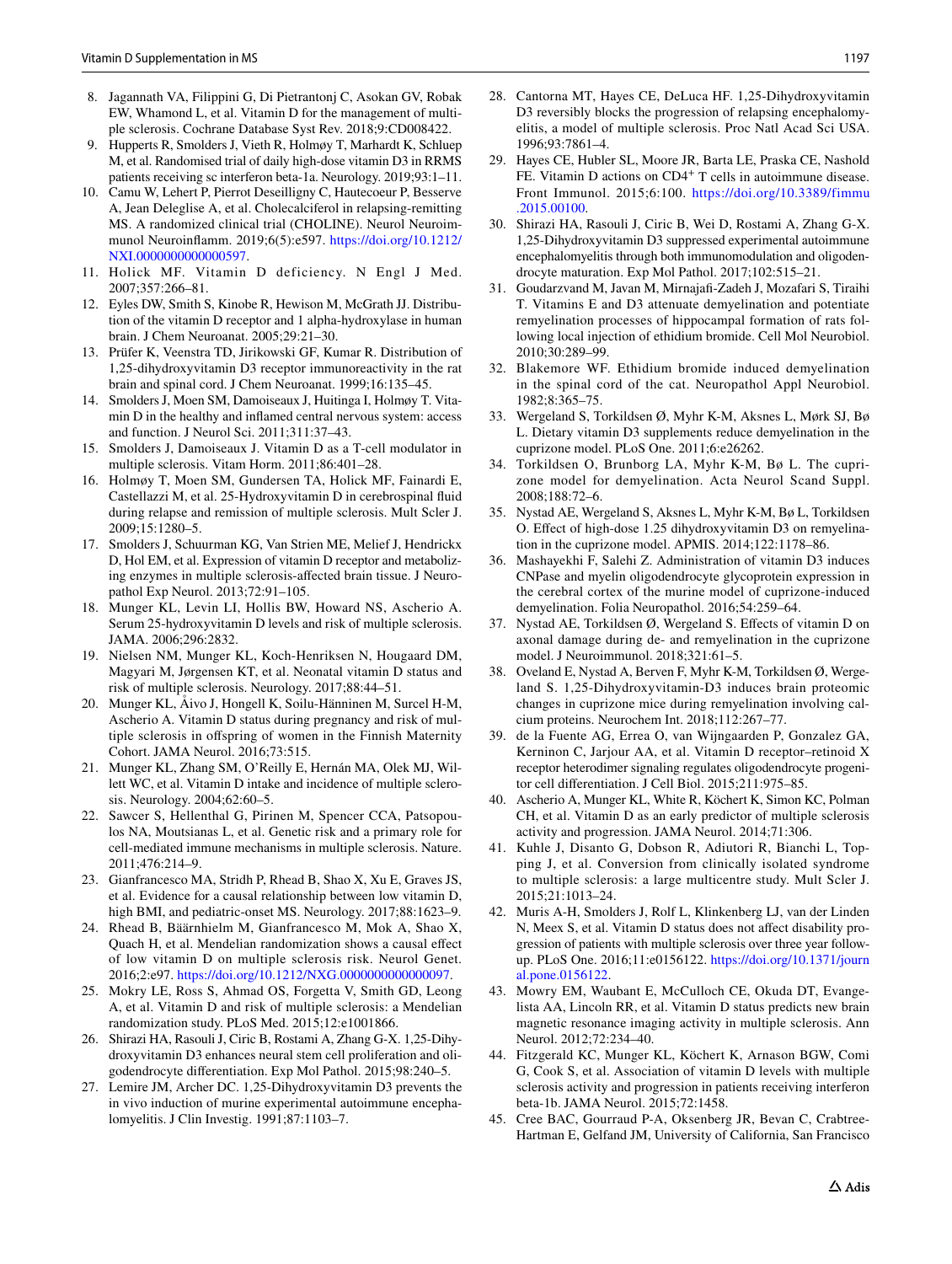MS-EPIC Team, et al. Long-term evolution of multiple sclerosis disability in the treatment era. Ann Neurol. 2016;80:499–510.

- <span id="page-11-0"></span>46. Løken-Amsrud KI, Holmøy T, Bakke SJ, Beiske AG, Bjerve KS, Bjørnarå BT, et al. Vitamin D and disease activity in multiple sclerosis before and during interferon-β treatment. Neurology. 2012;79:267–73.
- <span id="page-11-1"></span>47. Burton JM, Eliasziw M, Trufyn J, Tung C, Carter G, Costello F. A prospective cohort study of vitamin D in optic neuritis recovery. Mult Scler. 2017;23:82–93.
- <span id="page-11-12"></span>48. Munger KL, Köchert K, Simon KC, Kappos L, Polman CH, Freedman MS, et al. Molecular mechanism underlying the impact of vitamin D on disease activity of MS. Ann Clin Transl Neurol. 2014;1:605–17.
- <span id="page-11-13"></span>49. Wergeland S, Myhr K-M, Løken-Amsrud KI, Beiske AG, Bjerve KS, Hovdal H, et al. Vitamin D, HLA-DRB1 and Epstein-Barr virus antibody levels in a prospective cohort of multiple sclerosis patients. Eur J Neurol. 2016;23:1064–70.
- <span id="page-11-14"></span>50. Pérez-Pérez S, Domínguez-Mozo MI, García-Martínez MÁ, Aladro Y, Martínez-Ginés M, García-Domínguez JM, et al. Study of the possible link of 25-hydroxyvitamin D with Epstein–Barr virus and human herpesvirus 6 in patients with multiple sclerosis. Eur J Neurol. 2018;25:1446–53.
- <span id="page-11-15"></span>51. Lossius A, Johansen JN, Torkildsen Ø, Vartdal F, Holmøy T. Epstein-Barr virus in systemic lupus erythematosus, rheumatoid arthritis and multiple sclerosis—association and causation. Viruses. 2012;4:3701–30.
- <span id="page-11-2"></span>52. Derakhshandi H, Etemadifar M, Feizi A, Abtahi S-H, Minagar A, Abtahi M-A, et al. Preventive efect of vitamin D3 supplementation on conversion of optic neuritis to clinically defnite multiple sclerosis: a double blind, randomized, placebo-controlled pilot clinical trial. Acta Neurol Belg. 2013;113:257–63.
- <span id="page-11-3"></span>53. Salari M, Janghorbani M, Etemadifar M, Dehghani A, Razmjoo H, Naderian G. Efects of vitamin D on retinal nerve fber layer in vitamin D defcient patients with optic neuritis: preliminary fndings of a randomized, placebo-controlled trial. J Res Med Sci. 2015;20:372–8.
- <span id="page-11-4"></span>54. O'Connell K, Sulaimani J, Basdeo SA, Kinsella K, Jordan S, Kenny O, et al. Effects of vitamin  $D_3$  in clinically isolated syndrome and healthy control participants: a double-blind randomised controlled trial. Mult Scler J Exp Transl Clin. 2017;3:2055217317727296. [https://doi.org/10.1177/2055217317](https://doi.org/10.1177/2055217317727296) [727296.](https://doi.org/10.1177/2055217317727296)
- <span id="page-11-5"></span>55. Stein MS, Liu Y, Gray OM, Baker JE, Kolbe SC, Ditchfeld MR, et al. A randomized trial of high-dose vitamin D2 in relapsingremitting multiple sclerosis. Neurology. 2011;77:1611–8.
- <span id="page-11-6"></span>56. Kampman MT, Stefensen LH, Mellgren SI, Jørgensen L. Efect of vitamin  $D_3$  supplementation on relapses, disease progression, and measures of function in persons with multiple sclerosis: exploratory outcomes from a double-blind randomised controlled trial. Mult Scler J. 2012;18:1144–51.
- <span id="page-11-16"></span>57. Stefensen LH, Jørgensen L, Straume B, Mellgren SI, Kampman MT. Can vitamin D supplementation prevent bone loss in persons with MS? A placebo-controlled trial. J Neurol. 2011;258:1624–31.
- <span id="page-11-17"></span>58. Holmøy T, Lindstrøm JC, Eriksen EF, Stefensen LH, Kampman MT. High dose vitamin D supplementation does not affect biochemical bone markers in multiple sclerosis—a randomized controlled trial. BMC Neurol. 2017;17:67. [https://doi.org/10.1186/](https://doi.org/10.1186/s12883-017-0851-0) [s12883-017-0851-0.](https://doi.org/10.1186/s12883-017-0851-0)
- <span id="page-11-18"></span>59. Røsjø E, Stefensen LH, Jørgensen L, Lindstrøm JC, Šaltytė Benth J, Michelsen AE, et al. Vitamin D supplementation and systemic infammation in relapsing-remitting multiple sclerosis. J Neurol. 2015;262:2713–21.
- <span id="page-11-19"></span>60. Holmøy T, Røsjø E, Zetterberg H, Blennow K, Lindstrøm JC, Steffensen LH, et al. Vitamin D supplementation and neuroflament light chain in multiple sclerosis. Acta Neurol Scand. 2019;139:172–6.
- <span id="page-11-20"></span>61. Røsjø E, Lossius A, Abdelmagid N, Lindstrøm JC, Kampman MT, Jørgensen L, et al. Efect of high-dose vitamin D3 supplementation on antibody responses against Epstein–Barr virus in relapsing-remitting multiple sclerosis. Mult Scler. 2017;23:395–402.
- <span id="page-11-7"></span>62. Soilu-Hänninen M, Aivo J, Lindström B-M, Elovaara I, Sumelahti M-L, Färkkilä M, et al. A randomised, double blind, placebo controlled trial with vitamin D3 as an add on treatment to interferon β-1b in patients with multiple sclerosis. J Neurol Neurosurg Psychiatry. 2012;83:565–71.
- <span id="page-11-21"></span>63. Åivo J, Hänninen A, Ilonen J, Soilu-Hänninen M. Vitamin D3 administration to MS patients leads to increased serum levels of latency activated peptide (LAP) of TGF-beta. J Neuroimmunol. 2015;280:12–5.
- <span id="page-11-8"></span>64. Shaygannejad V, Janghorbani M, Ashtari F, Dehghan H. Efects of adjunct low-dose vitamin D on relapsing-remitting multiple sclerosis progression: preliminary fndings of a randomized placebocontrolled trial. Mult Scler Int. 2012;2012:1–7.
- <span id="page-11-9"></span>65. Golan D, Halhal B, Glass-Marmor L, Staun-Ram E, Rozenberg O, Lavi I, et al. Vitamin D supplementation for patients with multiple sclerosis treated with interferon-beta: a randomized controlled trial assessing the efect on fu-like symptoms and immunomodulatory properties. BMC Neurol. 2013;13:60. [https://doi.](https://doi.org/10.1186/1471-2377-13-60) [org/10.1186/1471-2377-13-60](https://doi.org/10.1186/1471-2377-13-60).
- <span id="page-11-10"></span>66. Achiron A, Givon U, Magalashvili D, Dolev M, Liraz Zaltzman S, Kalron A, et al. Efect of Alfacalcidol on multiple sclerosisrelated fatigue: a randomized, double-blind placebo-controlled study. Mult Scler. 2015;21:767–75.
- <span id="page-11-11"></span>67. Sotirchos ES, Bhargava P, Eckstein C, Van Haren K, Baynes M, Ntranos A, et al. Safety and immunologic efects of highvs low-dose cholecalciferol in multiple sclerosis. Neurology. 2016;86:382–90.
- <span id="page-11-22"></span>68. Smolders J, Hupperts R, Barkhof F, Grimaldi LM, Holmoy T, Killestein J, et al.; SOLAR study group. Efficacy of vitamin D3 as add-on therapy in patients with relapsing-remitting multiple sclerosis receiving subcutaneous interferon β-1a: a Phase II, multicenter, double-blind, randomized, placebo-controlled trial. J Neurol Sci. 2011;311:44–9.
- <span id="page-11-23"></span>69. Muris A-H, Smolders J, Rolf L, Thewissen M, Hupperts R, Damoiseaux J. Immune regulatory efects of high dose vitamin  $D_3$  supplementation in a randomized controlled trial in relapsing remitting multiple sclerosis patients receiving IFNβ; the SOLAR-IUM study. J Neuroimmunol. 2016;300:47–56.
- <span id="page-11-24"></span>70. Rolf L, Muris A-H, Bol Y, Damoiseaux J, Smolders J, Hupperts R. Vitamin D3 supplementation in multiple sclerosis: symptoms and biomarkers of depression. J Neurol Sci. 2017;378:30–5.
- <span id="page-11-25"></span>71. Rolf L, Muris A-H, Theunissen R, Hupperts R, Damoiseaux J, Smolders J. Vitamin D supplementation and the IL-2/IL-2R pathway in multiple sclerosis: attenuation of progressive disturbances? J Neuroimmunol. 2017;314:50–7.
- <span id="page-11-26"></span>72. Rolf L, Muris A-H, Mathias A, Du Pasquier R, Koneczny I, Disanto G, et al. Exploring the effect of vitamin  $D_3$  supplementation on the anti-EBV antibody response in relapsing-remitting multiple sclerosis. Mult Scler J. 2017;10:1280–7.
- <span id="page-11-27"></span>73. Holmoy T, Kampman MT, Smolders J. Vitamin D in multiple sclerosis: implications for assessment and treatment. Expert Rev Neurother. 2012;12:1101–12.
- <span id="page-11-28"></span>74. Wingerchuk DM, Weinshenker BG. Disease modifying therapies for relapsing multiple sclerosis. BMJ. 2016;354:i3518. [https://doi.](https://doi.org/10.1136/bmj.i3518) [org/10.1136/bmj.i3518](https://doi.org/10.1136/bmj.i3518).
- <span id="page-11-29"></span>75. Montalban X, Gold R, Thompson AJ, Otero-Romero S, Amato MP, Chandraratna D, et al. ECTRIMS/EAN guideline on the pharmacological treatment of people with multiple sclerosis. Mult Scler J. 2018;24:96–120.
- <span id="page-11-30"></span>76. Holowaychuk MK, Birkenheuer AJ, Li J, Marr H, Boll A, Nordone SK. Hypocalcemia and hypovitaminosis D in dogs with induced endotoxemia. J Vet Intern Med. 2012;26:244–51.